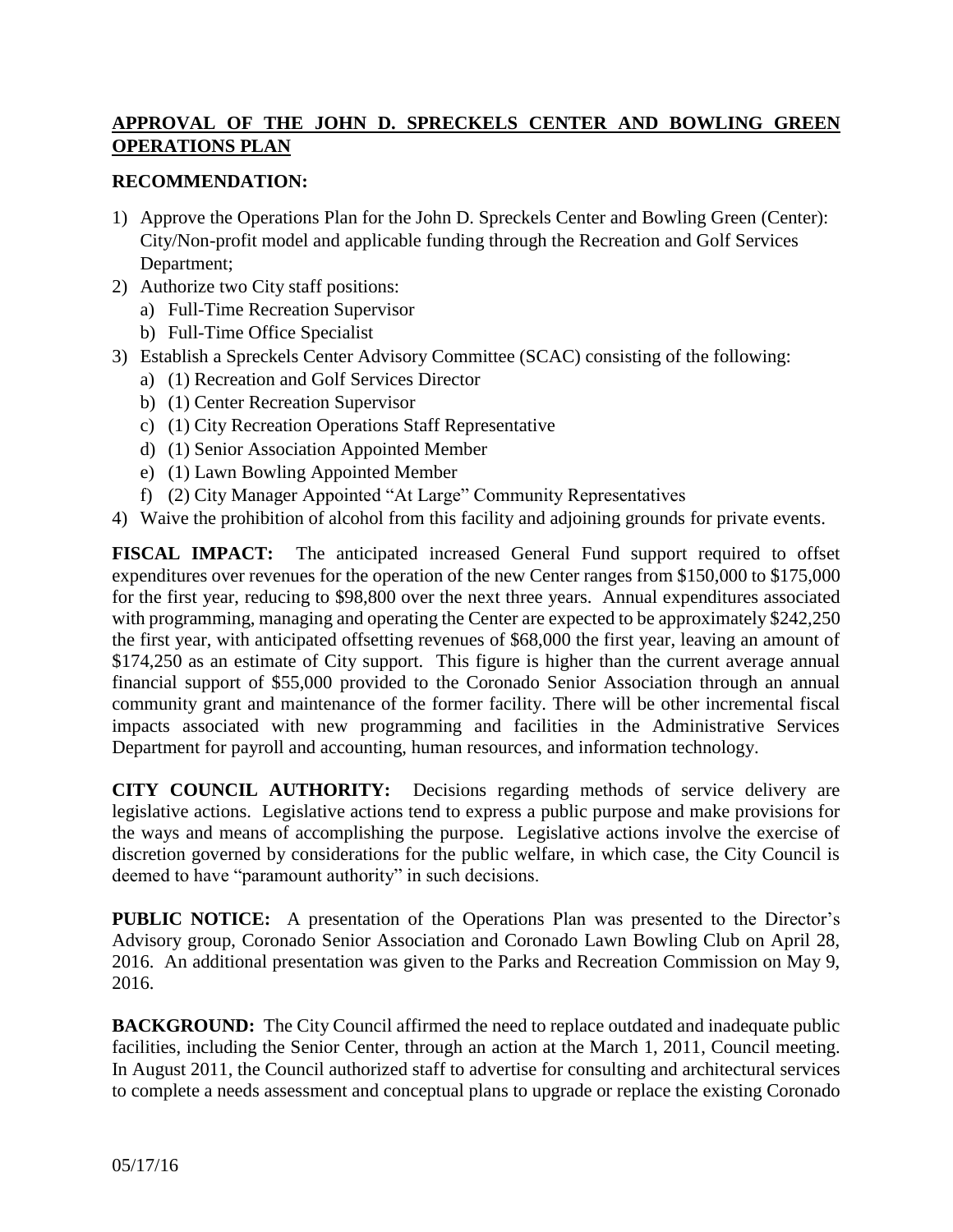Senior Center. In June 2013, the Council approved a recommended space plan, authorizing a maximum building space of 9,000 square feet and a budget of no greater than \$6 million. The Council also directed staff to develop conceptual floor plans and management models. In November 2013, the Council approved the City/Non-profit Partnership Model, and approved a floor plan, CEQA evaluation, initial construction plans, and directed that the plans be reviewed by the Planning Commission, Historic Resource Commission, and the Design Review Commission. In July 2015, the Council approved the flooring materials and the design features presented by Architect Robert Coffee. At its December 15, 2015 meeting, the Council approved naming the facility the John D. Spreckels Center and Bowling Green.

**ANALYSIS:** A survey conducted by the City in 2012 utilizing OCHNA Consulting Collective received responses from the community regarding the demographics, programming, facility features, and other pertinent information regarding the development of a new senior center. Of the 323 total community responses, 66% indicated that they had used the former Senior Center. Fortyone percent of the respondents were between 50 and 69 years old, while 51% of the respondents were over 70. The remaining 8% of respondents were under the age of 50. It is estimated that there are over 8,000 adults, fifty years and older, currently living in Coronado. A SANDAG 2014 report estimates that the population age 60 to 85 and older in Coronado exceeds the greater San Diego Region (Attachment A). Following basic trends, this age group is expected to continue to grow within Coronado over the next few decades.

The survey indicated that having a new Senior Center is highly important to its members, with social interaction as the most important component. As identified in the survey, a lack of staff and financial resources hindered the growth and development of the former Senior Center. Members also indicated that programming should be geared toward physical diversity/capabilities, and capture the interest of a dynamic community. Most current activities focus on bingo and various table and card games which do not offer the diversity in programming and social interaction identified by the community to meet the needs of current and potential users.

The new Center needs to accommodate an adult at-large user group, the Senior Association members, and the Lawn Bowling Club. Balancing and coordinating the various activities and programs of the interest groups has been identified as important to the success of the new Center, as well as developing criteria for selecting and implementing new programs. In order to achieve the level of success desired in the Center, the operations plan emphasizes professional City management (educated in social and/or recreational program development) as the key to successful operation of the Center. In addition, importance was placed on reviewing past activities and programs and the strategic development of new activities and programs. The development of "active services" that engage and promote adult healthy lifestyles scored high in the resident survey. A steady and progressive review and expansion of service is anticipated through an advisory process which is discussed in more detail in the Program and Services section. The use of an advisory body creates a mechanism for evaluating the success of a program and helps to eliminate the potential for personal bias impacting programming decisions. A voluntary Advisory Committee is common when a facility is funded and managed by a government entity, such as a city. Financial responsibility, legal responsibility, labor laws, and operating costs are more appropriately borne by the City.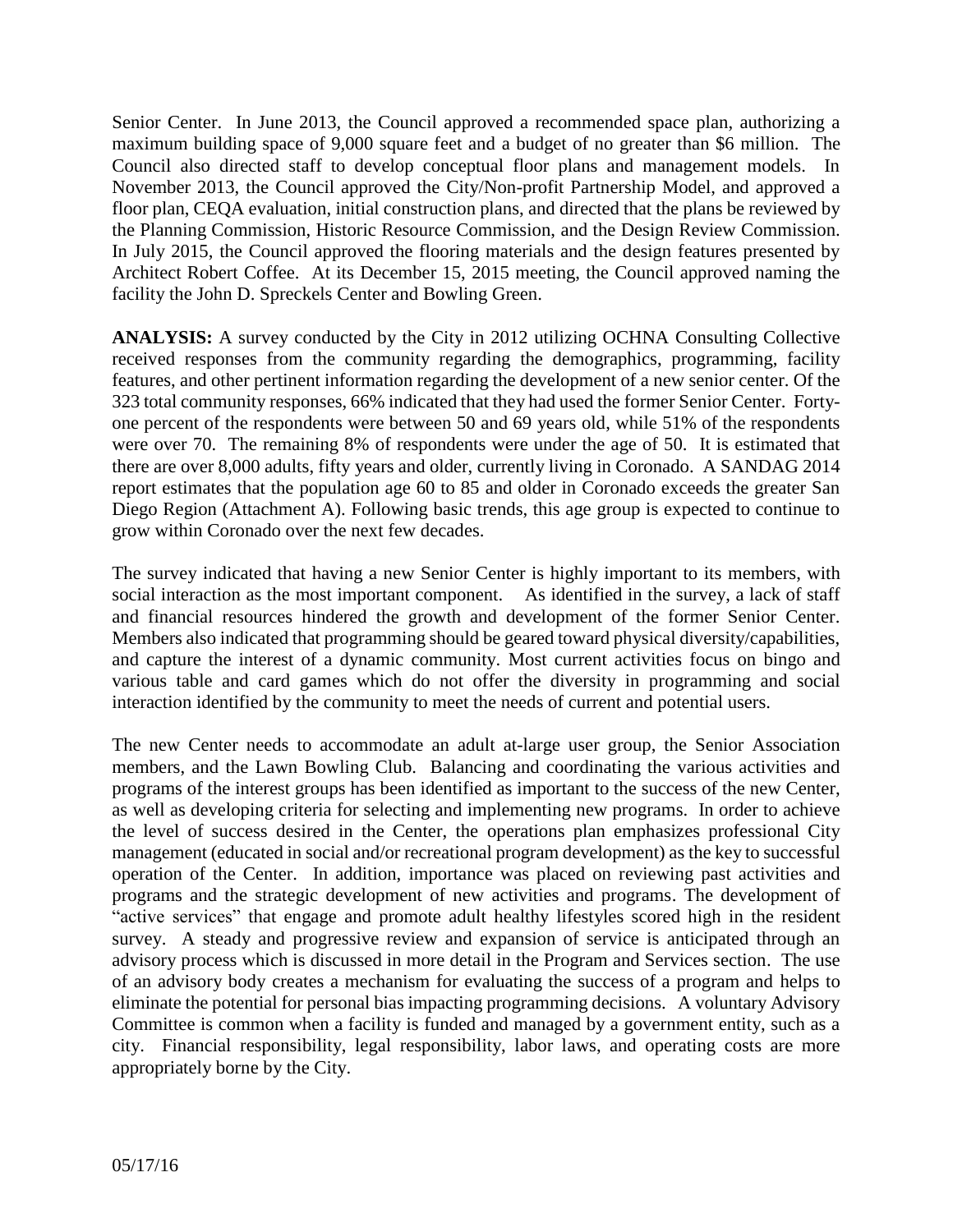It is anticipated that the Center's full potential will be realized over time as new programs and ideas are brought forth. Common programming trends observed in other facilities are geared toward healthy living, technology, and education-based programs; travel; social interaction; and social services, such as legal, financial, wellbeing, and support. Current market trends in programming include rental space for meetings and events, private and public, which generally allow for a wide form of entertainment.

City staff, along with the Recreation Director's Senior Center Advisory Committee (Advisory Committee) and the Kitchen Committee, have researched and gathered information regarding professional facility management and programs and services that will be fostered in the new Center. The Center will provide for more usable space, allow for additional programming opportunities, and incorporate the latest in technology.

## **Objectives and Purpose**

- 1. Program an activity and social-based center that is welcoming to the public at large, Coronado Senior Association, and Coronado Lawn Bowling Club.
- 2. Provide an advisory board that will serve to maintain a strong relationship between participants, staff, and the City Council in order to achieve the Objectives and Purposes of the Operations Plan.
- 3. Provide a location that caters to the 50+ age group.
- 4. Increase the percentage of adults 50+ that use the facility.
- 5. Utilize the 4,500 plus hours per year the facility is available for programming and/or renting.
- 6. Preserve and maintain the facility in order to maintain the welcoming atmosphere.
- 7. Use the public tax subsidy to preserve and maintain the structure and to avoid costs of programs being a deterrent to participation.
- 8. Utilize the public tax subsidy as a base to allow expansion of additional fee-provided programs.
- 9. To offer a self-supporting rental program.
- 10. To support the Coronado Senior Association and Coronado Lawn Bowling Association.

### **Operations Plan**

The Operations Plan for the Center is intended to meet the needs of the community while staying fiscally responsible. The Advisory Committee placed an emphasis on professional leadership and administration, as seen at the Oasis Senior Center of Newport Beach; Michael E. Rodgers Seniors' Center, City of Huntington Beach; the El Corazon and County Club Senior Center City of Oceanside; and the Mizell Senior Center, Palm Springs. The decision to recommend the City/Nonprofit model was based on the Advisory Committee's research, which included facility tours and discussions with facility managers in other municipalities. Emphasis was placed on leadership and coordination as a successful component in coordinating the various community interest groups. Under the City/Non-profit model, the City shall be the governing authority over the Center. The City shall provide professional management, administrative services, direction, coordination, certain programming, budgetary development, facility management, and oversight of the delivery of services. In addition, City staff shall coordinate with the two current non-profit organizations, the Coronado Senior Association and the Coronado Lawn Bowling Association. Both groups currently provide activities. Under the partnership model, the Senior Association will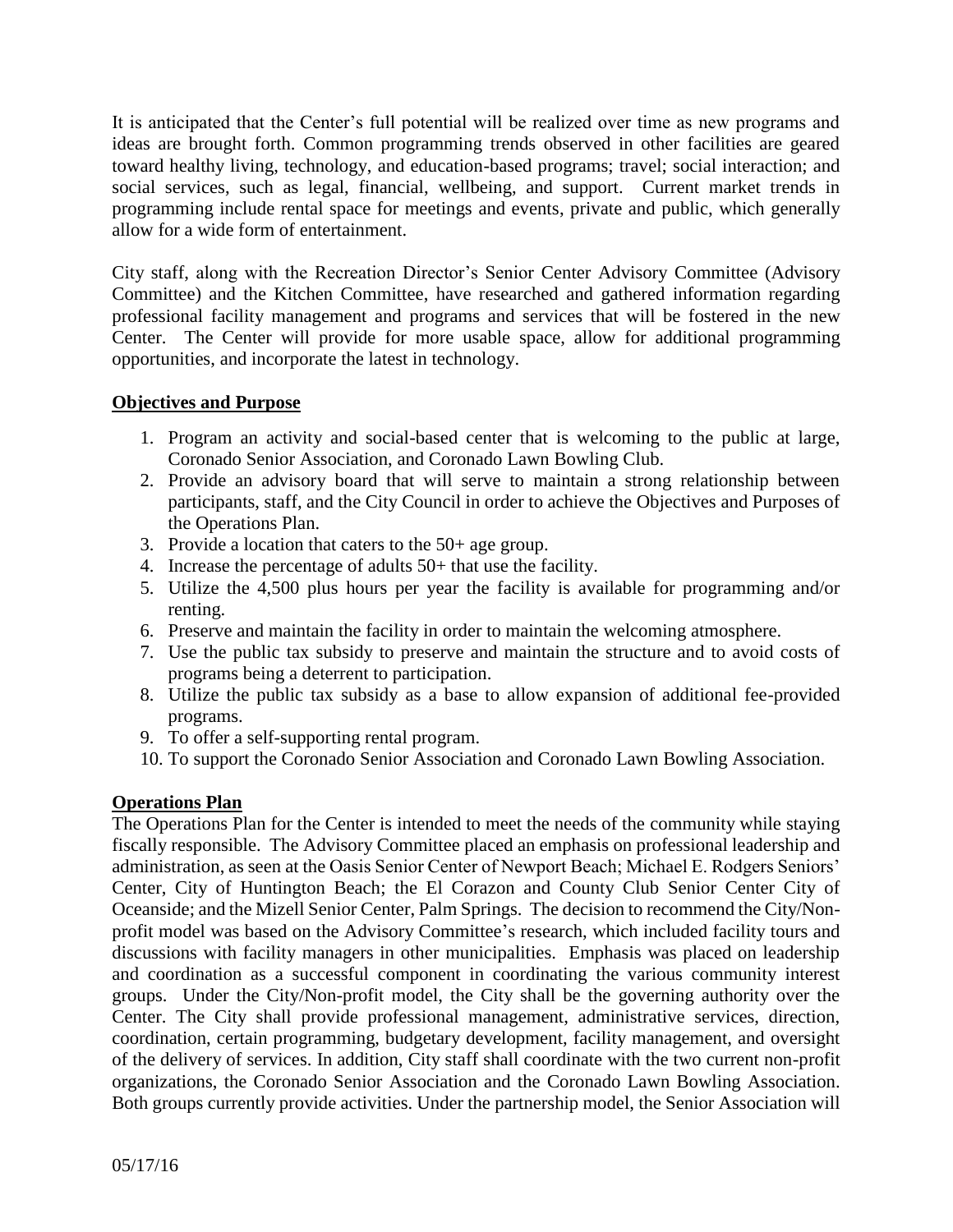be responsible for membership drives, facility tours, specific special events, and the delivery of certain programs such as bingo.

It is recommended that the Center be managed by a qualified supervisor who has the background and experience to effectively manage and coordinate the activities associated with a center of this caliber. The goal of staff is to coordinate with the service groups and ensure services and programs are commensurate with the City of Coronado's Recreation and Golf Services Department.

#### **Center Operating Hours**

Staff has reviewed the former Senior Center hours of operation and other similar facilities' hours of operation and is recommending the following:

| <b>DAYS</b> | <b>SPRECKELS CENTER</b>  | <b>RENTALS</b>          |
|-------------|--------------------------|-------------------------|
| Monday      | 9:00 a.m. $-5:00$ p.m.   | 7:00 a.m. $-10:00$ p.m. |
| Tuesday     | 9:00 a.m. $-$ 5:00 p.m.  | 7:00 a.m. $-10:00$ p.m. |
| Wednesday   | 9:00 a.m. $-5:00$ p.m.   | 7:00 a.m. $-10:00$ p.m. |
| Thursday    | $9:00$ a.m. $-5:00$ p.m. | 7:00 a.m. $-10:00$ p.m. |
| Friday      | 9:00 a.m. $-$ 5:00 p.m.  | 6:00 a.m. $-12:00$ a.m. |
| Saturday    | 9:00 a.m. $-2:00$ p.m.   | 6:00 a.m. $-12:00$ a.m. |
| Sunday      | Closed                   | 6:00 a.m. $-10:00$ p.m. |

#### **Normal Business Hours of Operation**

Note: After hours, facility rental hours, and special events will be covered by the Operation Division's rental and event staff.

### **Staffing**

Staff is recommending two full-time City positions in order to meet the professional delivery of services and vision expected at the Center: a Recreation Supervisor (Attachment B-1) responsible for the professional management of the Center, and an Office Specialist (Attachment B-2) to provide clerical support. Additionally, an estimated 2,400 part-time staff hours per year will be required to support rental activity and reception functions at the Center. Part-time staff will set up and break down event furniture, manage audio-visual presentations, respond to customer needs, maintain the cleanliness of the facility, staff the reception desk, and manage the registration for programs. It is anticipated that volunteers will fulfill a variety of critical needs such as volunteer drivers, program instructors and facilitators, welcome and reception desk services, and resource information services.

|  |  | <b>Proposed City Staffing Requirements</b> |
|--|--|--------------------------------------------|
|  |  |                                            |

| <b>Staffing</b>                              | PER YEAR |         |
|----------------------------------------------|----------|---------|
| (1) Supervisor (Full-Time/Benefitted)        |          | 115,000 |
|                                              |          |         |
| (1) Office Specialist (Full-Time/Benefitted) | Ж        | 69,000  |
| (1) *Recreation Specialist (Part-Time)       | S        | 20,000  |
|                                              |          |         |
| (1) *Recreation Leader (Part-Time)           |          | 30,000  |
|                                              |          |         |
|                                              |          |         |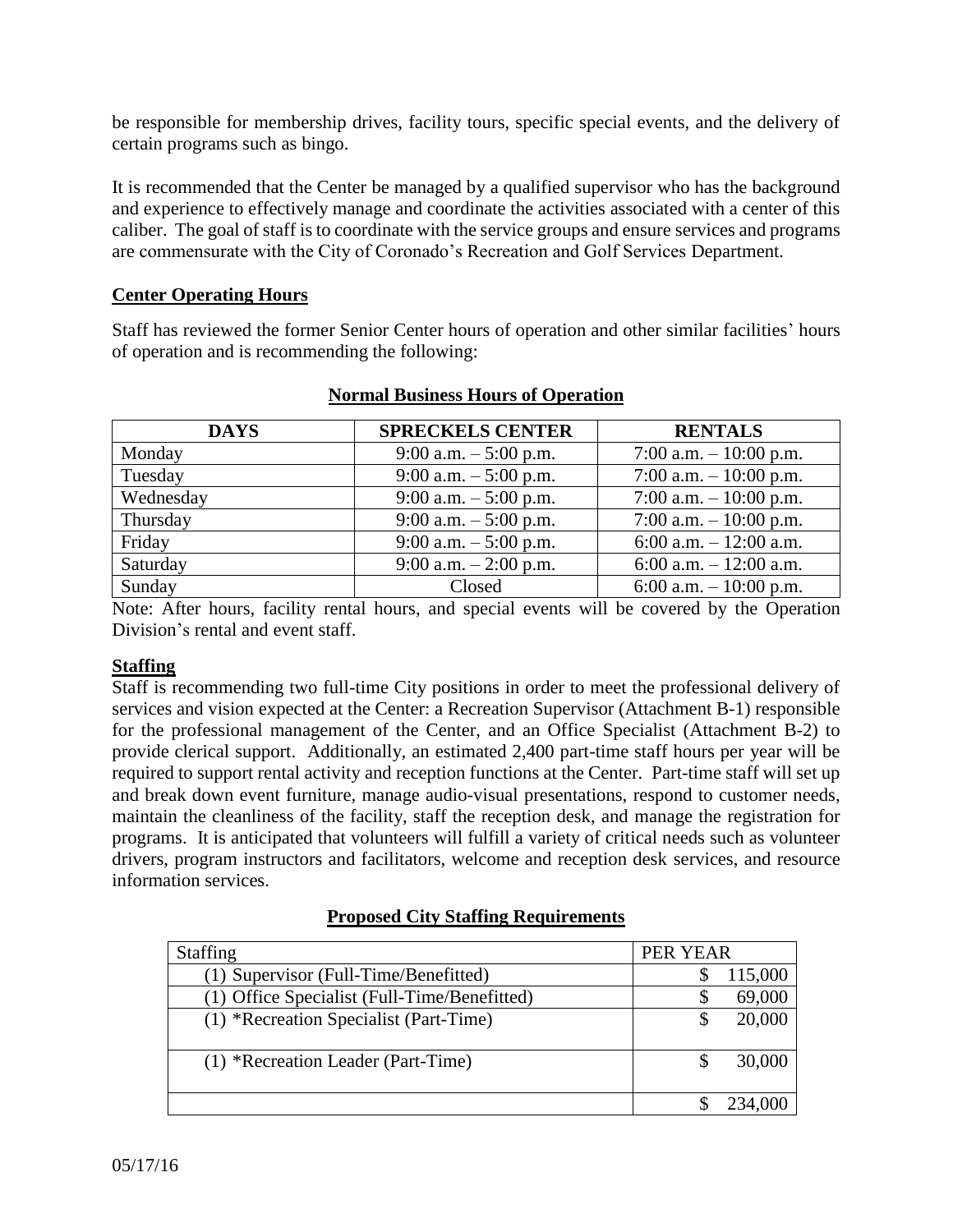**\*These positions are considered part-time/seasonal and require the Council to appropriate the necessary funding to support the additional payroll. The part-time/seasonal positions themselves do not require approval.**

Staff is recommending hiring the Supervisor and Office Specialist positions well in advance of the public opening of the Center. This pre-opening time will allow the Center staff to receive training, familiarize themselves with Coronado and the Recreation and Golf Services Department, and allow "move-in" time. In addition, staff can meet with the various interest groups, establish and meet with the Spreckels Center Advisory Committee (SCAC), and begin the process of developing additional schedules, programs, events, and calendars.

#### **Services and Programs**

The Center will become the hub of numerous adult activities within Coronado. Programming of the Center will evolve over time and will be based on community interest and need, as well as from input from community members. In the early stages, many existing programs will be brought forth from the Senior Association program palate. A preliminary calendar of programs and events is provided (Attachment D). As programming of the Center evolves, new and diverse programs and events will come forward through recommendations and development. Examples of potential programs are provided (Attachment E).

In order to help ensure that the services are meeting expectations, staff is recommending that a SCAC be established as part of this Operations Plan. The purpose of the group will be to discuss activities delivered at the Center and to review activities associated with the Center on an ongoing basis. The group would act as a sounding board for City staff and would meet no less than six times per year. Representatives would meet to discuss programs and events and, where appropriate, reach a consensus regarding the scheduling and/or delivery of classes, activities, events, and entertainment for the enjoyment of the community members, the public, and interest groups. Staff is recommending that the SCAC consist of the following:

- (1) Recreation and Golf Services Director
- (1) Center Supervisor
- (1) City Recreation Operations Staff Representative
- (1) Senior Association Appointed Member
- (1) Lawn Bowling Appointed Member
- (2) City Manager Appointed "At Large" Community Representatives

### **Facility Rental**

The Center has been designed with a large multi-purpose room that can accommodate up to 130 people. The room may be partitioned in half to provide two rooms. It is anticipated that the room(s) will be used for programming, community groups, and private rentals. Rental income will be applied to operational expenses and is not intended to compete against community programming or used strictly as a profit center. Rather, the room(s) should provide a balance of programming and rental possibilities to offset a portion of the operational expenses of the Center. Room rental is popular with community members and groups for various celebrations, receptions, and as an entertainment venue, and is an important component in the delivery of service to the community.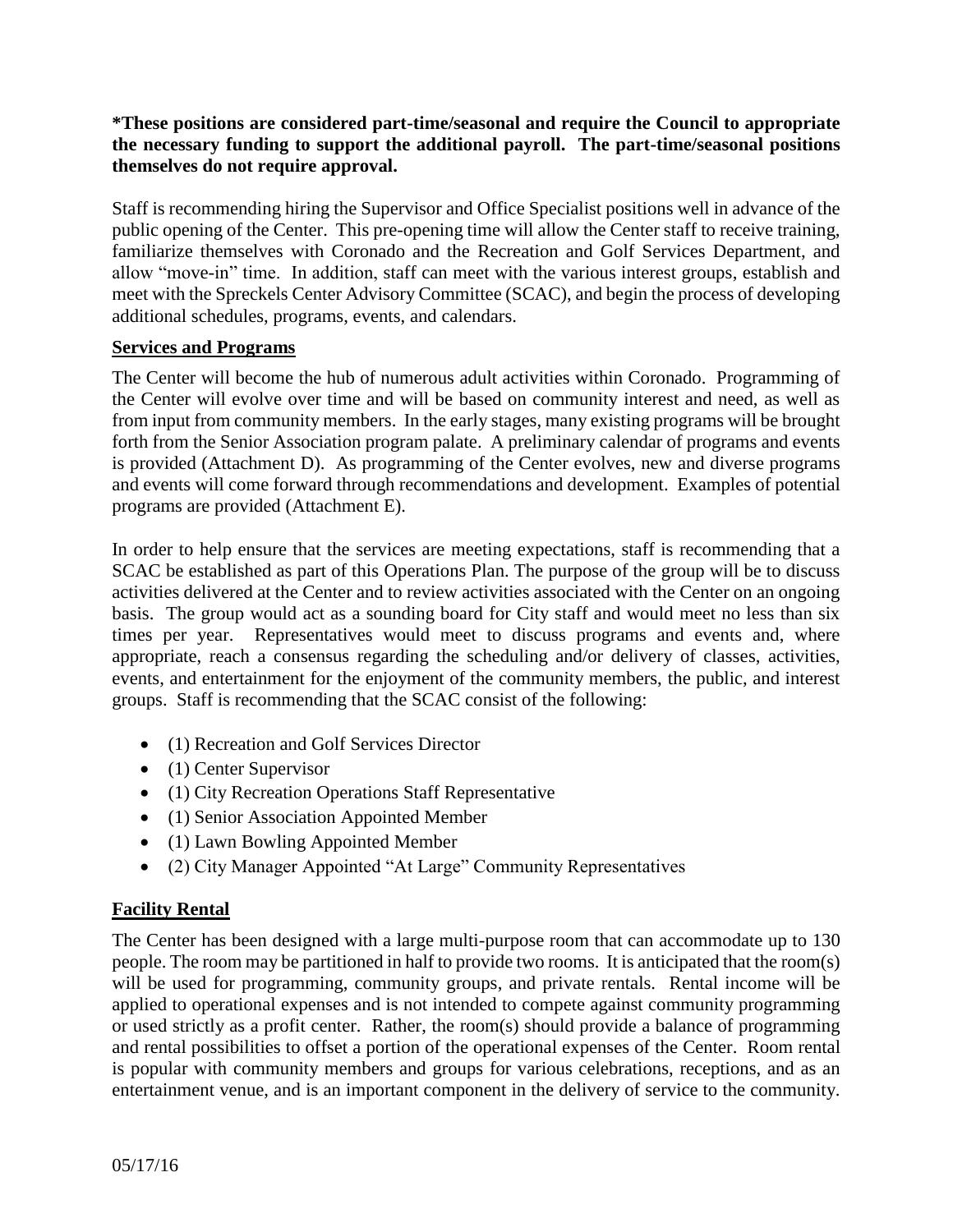Staff is recommending that the weekend and evening use of the multi-purpose room and activity room be used for rentals. All other requests will be reviewed for a single use of the facility. The Operations Division currently handles all of the room rentals for the Department utilizing City staff members. These staff members are trained for room setup and breakdown. Staff costs associated with setup and breakdown for large events would be offset by the individual event's rental income with the remainder of the rental income applied toward the overall expense of the Center.

Staff recommends that room rental be extremely limited during the first four months of operation while the staff learns the nuances of the Center and becomes familiar with the equipment, people, and interest groups. This approach was highly recommended by various facility managers of other centers, as there will be a learning curve that will be necessary to understand the functionality of the many aspects of the building, computer systems, and break-in period.

Utilizing the City's other room rental venues as a template, the Center's proposed room rental schedule and charges chart was developed (Attachment C-1). Fees for room rental at the Center are priced less than the Nautilus Room at the Community Center and are priced competitively with other venues (Attachment C-2). Rentals will likely generate significant revenues and help offset operating expense. Weekday evenings would be reserved for community groups, special interest clubs, and other civic organizations. Weekend times would be available for more traditional types of celebrations or events. Special attention to event coordination and scheduling will be required to minimize impacts to parking in the vicinity of the Center and the Library when large crowds are expected.

## **Priority of Use for the Center**

In order to provide services appropriately, staff recommends scheduling services according to the following priority:

- A. City-sponsored or community services identified by the City;
- B. Senior Association and Coronado Lawn Bowling Club services;
- C. Any adult resident program, activity, event, or class that is not sponsored by the City, the Senior Association, or the Coronado Lawn Bowling Club;
- D. Any adult nonresident program, activity, event, or class;
- E. Other.

### **Budget**

The proposed operating budget (Attachment F) outlines the expenses that are anticipated for the Center. The first year of operation is largely speculative and budgeted conservatively; therefore, income is projected as low versus operating expense. Staff anticipates programs and rentals to steadily increase over the first four years, which will have a positive budgetary impact year over year. The four-year budget includes an increase to expenses with an inflation factor of 3% per year. General Fund subsidy is projected to decrease each year, over the four-year period, as programs develop and room rentals increase. By using a graduated scale, staff has taken a conservative approach to income while providing maximum financial support initially. This financial support will help to ensure a successful launch of the Center and allow staff time to make adjustments and refine the Center's business model over the four years without disruption to the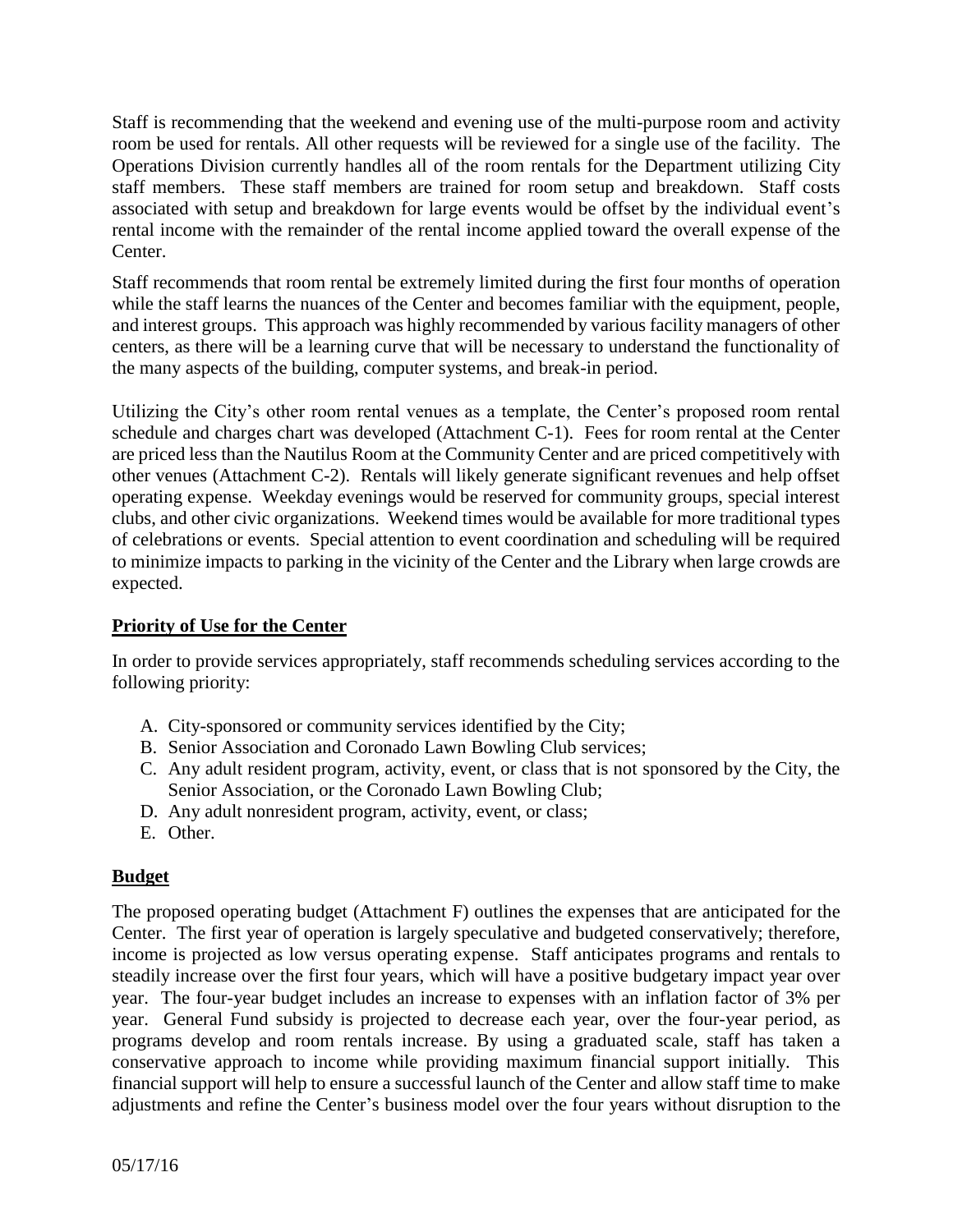delivery of services. Programs that are of high interest to the community will need to be developed with the understanding that some new programs may require funding or "seed money" to effectively start-up.

The Senior Association currently receives a subsidy in the form of a City Community Grant. The grant amount in FY 2015-16 is \$34,200. In addition, the City was paying for the former Senior Center's maintenance and utility expense of about \$20,000 per year, bringing the subsidy to a total of \$54,200 annually. Staff is recommending that there be no change in the Community Grant in FY 2016/17 and that the Council adopt the proposed Senior Association Community Grant of \$34,200. This approach will allow the Senior Association the necessary time to develop other financial resources while still providing for a level of service that is expected. Senior Association programs and events can be refined and developed in partnership with the City through the SCAC. The Senior Association staff will have an assigned office in the Center.

### **Roles and Responsibilities**

The roles and responsibilities of the City/Recreation and Golf Services Department and the Coronado Senior Association are important to the overall success of the Center. Roles and responsibilities have been broken down into three categories:

- City Responsibilities
- Senior Association Responsibilities
- Joint Responsibilities

A breakdown of some roles and responsibilities is provided (Attachment G).

**ALTERNATIVES:** Modify the Operations Plan or direct staff to return with a different Operations Plan.

Submitted by Recreation and Golf Services/Miller

- Attachments**:** A. Population by Age: 2014 SANDAG Estimates
	- B. Job Classifications
	- C. John D. Spreckels Center and Bowling Green Use Fees
	- D. John D. Spreckels Center and Bowling Green Proposed Programming
	- E. Potential Programs and Activities
	- F. Operating Budget (First Year)
	- G. Roles and Responsibilities
	- H. Letter from Coronado Lawn Bowling Club President
	- I. Letter from Todd Little, Chairman, Parks and Recreation Commission

| <b>CM</b> | <b>ACM</b> | AS | CА         | $\sim$ $\sim$<br>w | $\sim$<br>ىب | CΕ<br>്പ | ∽         | -  |           | <b>PSE</b><br>- שנ | D/G<br>U<br>TV. |
|-----------|------------|----|------------|--------------------|--------------|----------|-----------|----|-----------|--------------------|-----------------|
| BK        | тp<br>1 K  | JK | <b>JNC</b> | MLC                | А<br>.       | N<br>ΝA  | <b>NA</b> | ΝA | <b>NA</b> | CMM                | <b>RAM</b>      |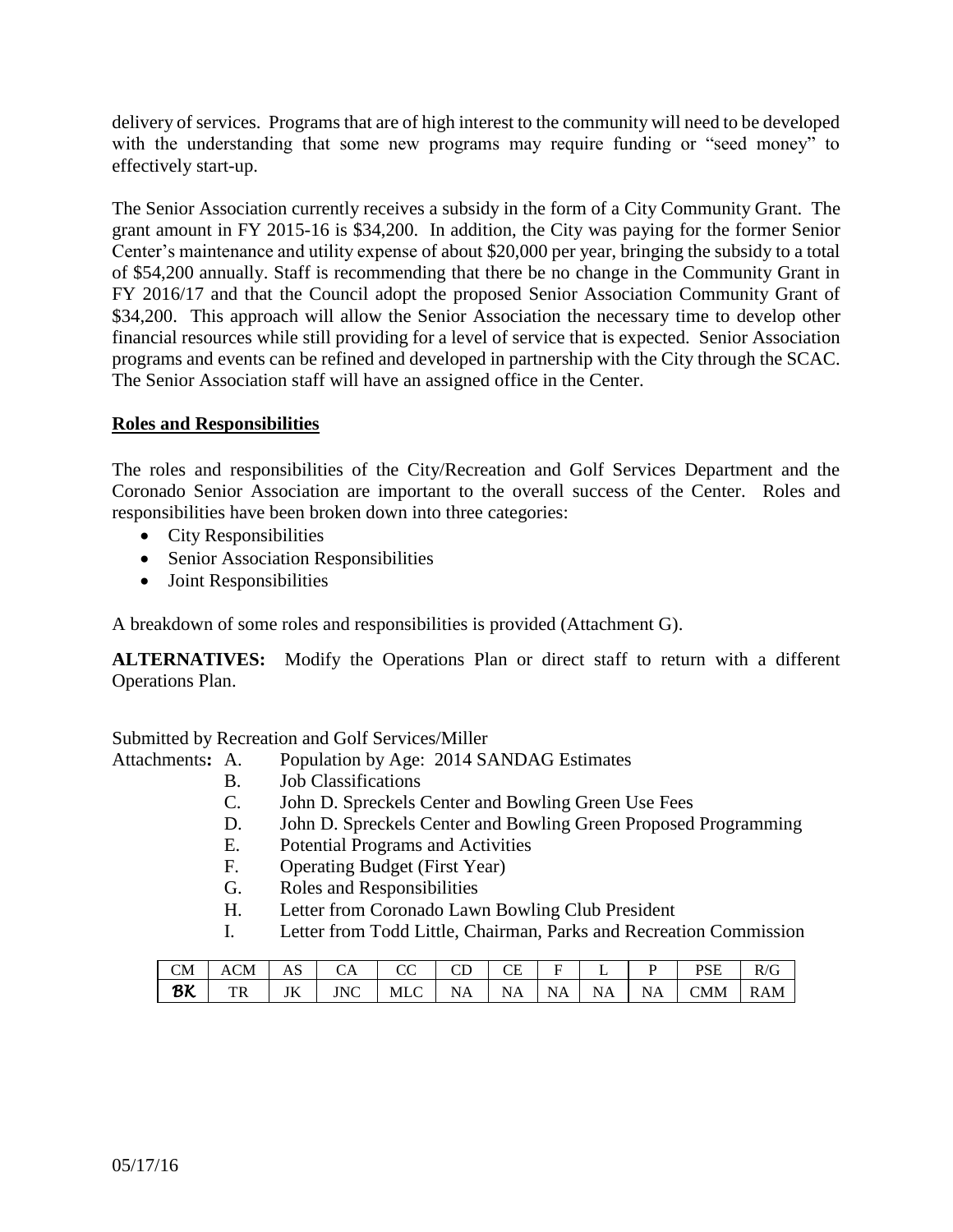

# **ATTACHMENT A**

# **POPULATION BY AGE: 2014 SANDAG ESTIMATES**

SANDAG Population Estimatos, 2014<br>Source - SANDAG Estimatos, 8r14 (Current)<br>Prepared by: Rachel Coross, Regional Models Analyst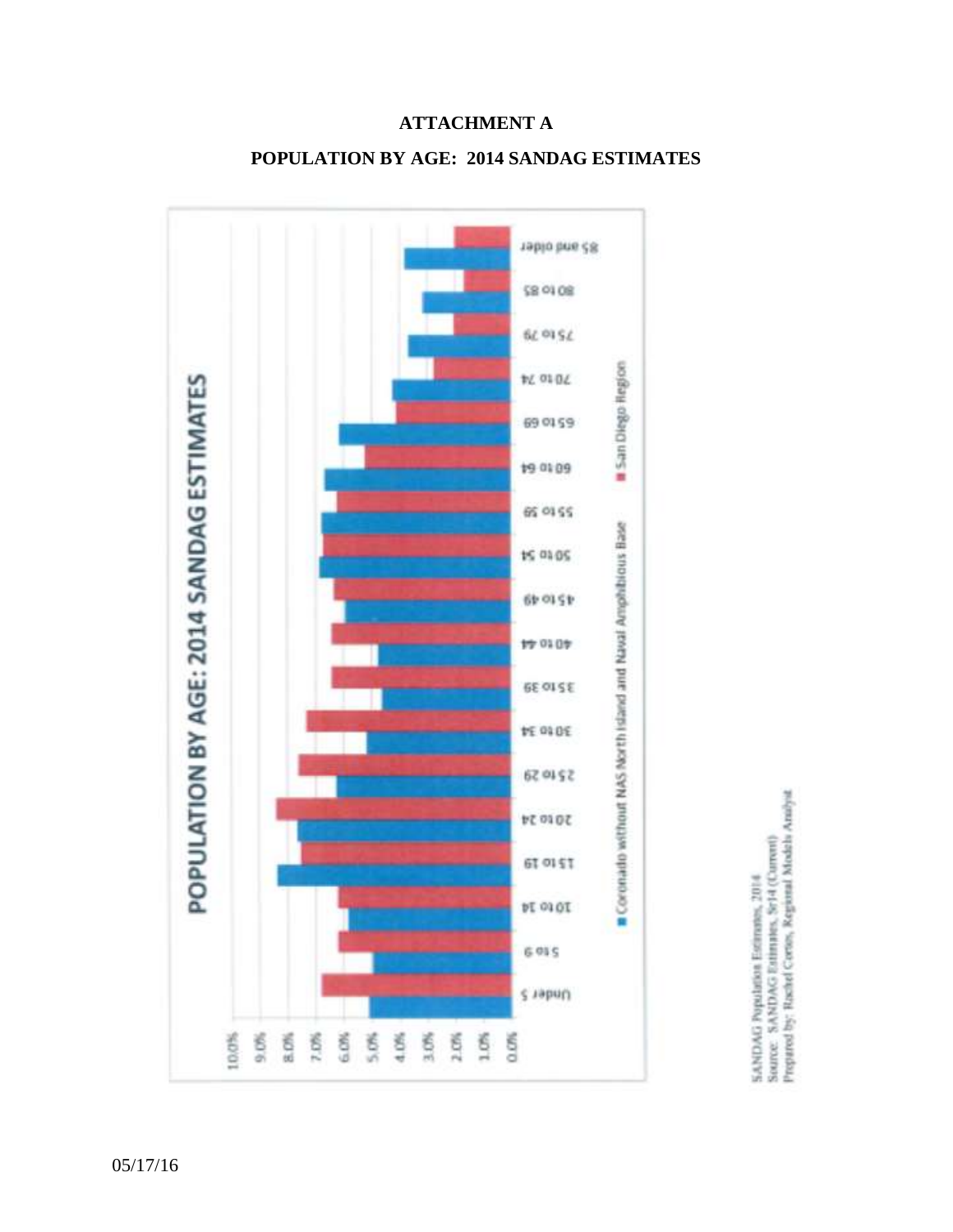#### **ATTACHMENT B-1**

**CITY OF CORONADO** FLSA Status: Exempt March 2016

#### **RECREATION SERVICES SUPERVISOR**

\$5,030.80 - \$6,741.75 monthly

*Class specifications are intended to present a descriptive list of the range of duties performed by employees in the class. Specifications are not intended to reflect all duties performed within the job.*

# JOB OBJECTIVES

Under administrative direction, to direct, manage, supervise and coordinate City-wide recreation and leisure services activities and programs including facility use, special events and adult, teen, and youth activities; to coordinate assigned activities with other divisions, departments and outside agencies; and to provide highly responsible and complex administrative support to the Director of Recreation.

# **ESSENTIAL JOB FUNCTIONS**–*The following tasks are typical for positions in this*

*classification. Any single position may not perform all of these tasks and/or may perform similar related tasks not listed here.*

- 1. Assume management responsibility for the services and activities of City-wide recreation and leisure services programs including special events and adult, teen, and youth activities.
- 2. Manage and participate in the development and implementation of goals, objectives, policies and priorities for assigned programs and services; recommend and administer policies and procedures.
- 3. Monitor and evaluate the efficiency and effectiveness of service delivery methods and procedures; recommend, within departmental policy, appropriate service and staffing levels.
- 4. Plan, direct, coordinate and review the work plan for assigned recreation program staff; assign work activities, projects and programs; review and evaluate work products, methods and procedures; meet with staff to identify and resolve problems.
- 5. Coordinate the organization, staffing and operational activities for City-wide recreation programs, special events and field trips; determine program content and methods to be used in providing assigned services.
- 6. Implement and coordinate a senior transportation program; assign volunteers; apply and monitor grants; and look for new sources of funding.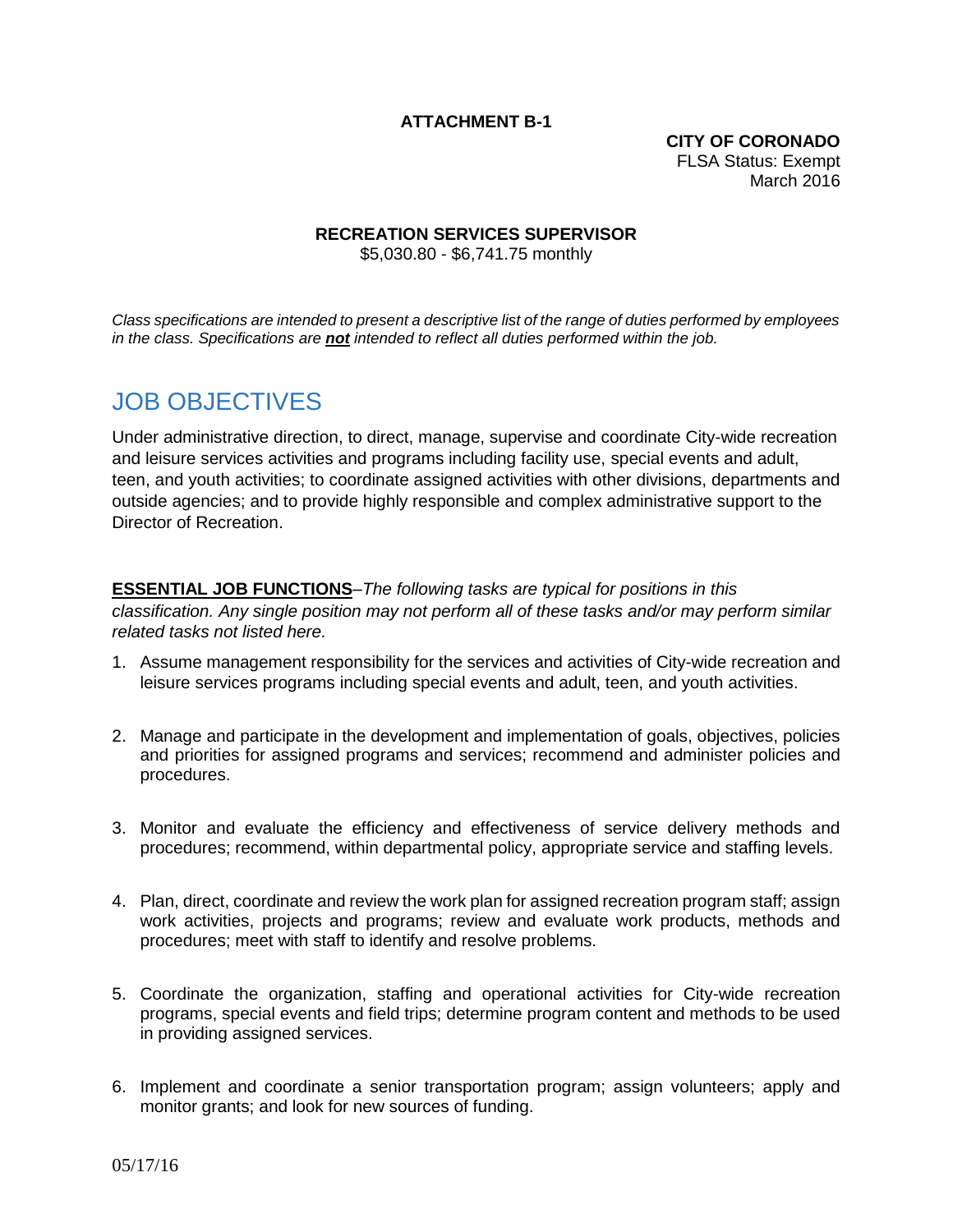- 7. Effectively communicate with the Coronado Senior Association, the Coronado Lawn Bowling Club, and identified interest groups, to coordinate programming and scheduling.
- 8. Coordinate a department-wide volunteer program to provide services, programs, and general assistance at various programs, activities, and events.
- 9. Maintain accurate records of recreation facility usage, program participation, rental fees and contract classes; prepare staff reports and develop charts and graphs as required.
- 10. Negotiate and schedule rental of assigned recreation facilities for various functions and events; meet with applicants to explain rules and regulations.
- 11. Promote and coordinate specific recreation program services; prepare program event and facility marketing material including news releases, flyers, schedules of events, pamphlets and brochures.
- 12. Coordinate the use and operation of the City's recreation facilities, including oversight of the scheduling, maintenance and concession operations; inspect recreation facilities, grounds, and equipment for unsafe conditions.
- 13. Select, train, motivate and evaluate full time and seasonal recreation personnel; provide or coordinate staff training; work with employees to correct deficiencies; implement discipline and termination procedures.
- 14. Oversee and participate in the development and administration of the division's annual budget; participate in the forecast of funds needed for staffing, equipment, materials and supplies; monitor and approve expenditures; implement adjustments.
- 15. Serve as the liaison with other divisions, departments and outside agencies; negotiate and resolve sensitive and controversial issues.
- 16. Serve as staff on a variety of boards, commissions and committees; prepare and present staff reports and other necessary correspondence.
- 17. Provide responsible staff assistance to the Director of Recreation.
- 18. Conduct a variety of organizational studies, investigations and operational studies; recommend modifications to assigned recreation programs, policies and procedures as appropriate.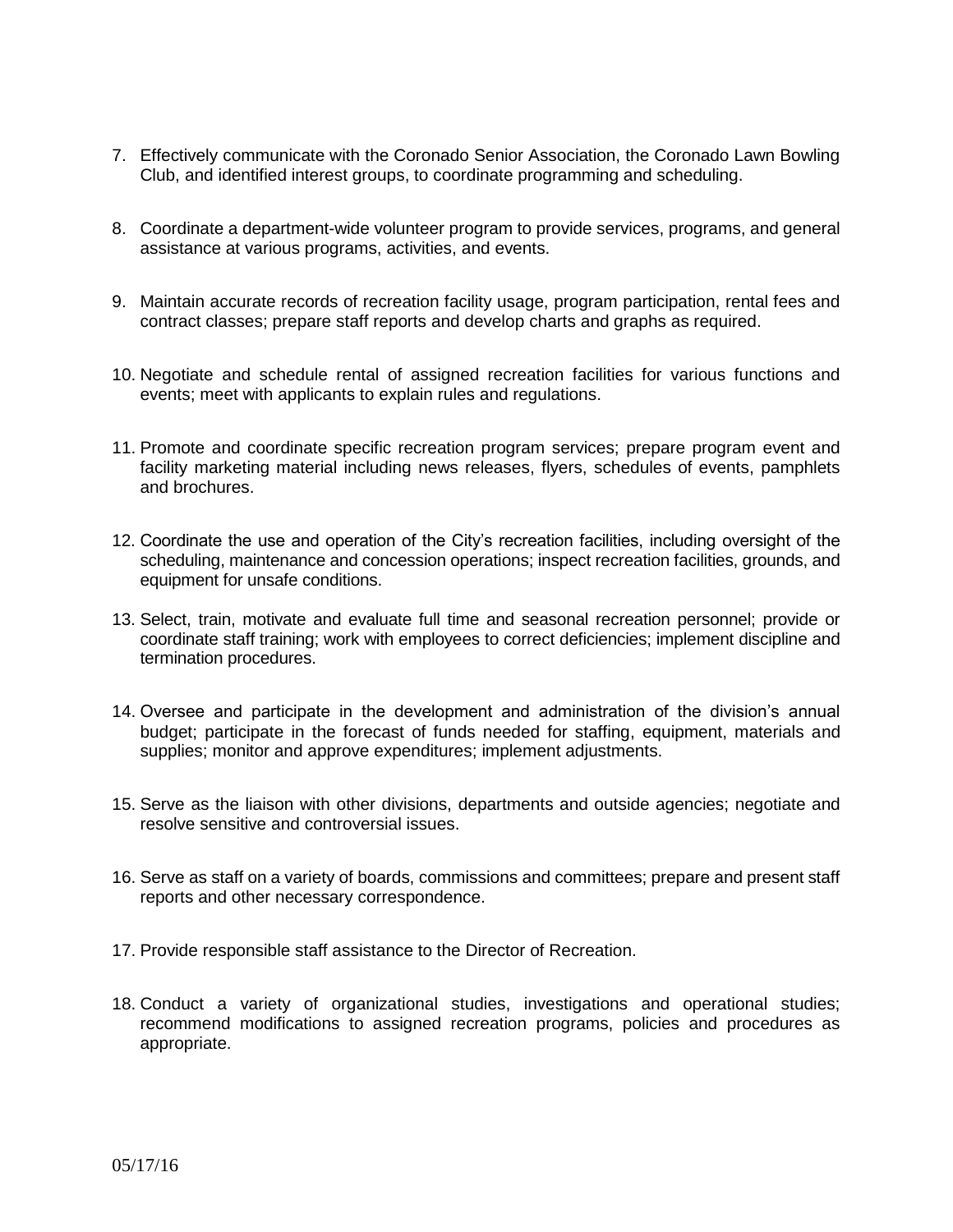- 19. Attend and participate in professional group meetings; stay abreast of new trends and innovations in recreation program development and implementation.
- 20. Respond to and resolve difficult and sensitive citizen inquiries and complaints.
- 21. Perform related duties and responsibilities as required.

# QUALIFICATION GUIDELINES

*Any combination of experience and training that would likely provide the required knowledge and abilities is qualifying. A typical way to obtain the knowledge and abilities would be:*

#### **Experience:**

At least five years of increasingly responsible experience in recreation program administration, including two years of supervisory responsibility.

#### **Education/Training:**

Equivalent to a Bachelor's degree from an accredited college or university with major course work in recreation administration, business administration, public administration, gerontology, social services, or a related field.

#### **Licenses and Certificates:**

Possession of a valid Class C California Driver's License with a safe driving record.

Possession of, or ability to obtain, an appropriate, valid first aid certificate.

# **Possession of, or ability to obtain, an appropriate, valid CPR certificate.**

#### **Knowledge of:**

Principles and techniques of planning, directing, and evaluating leisure time, cultural groups, and other specialized activities.

Operations, services and activities of a municipal recreation program.

Principles and practices of recreation program development and administration.

Safety precautions and procedures including risk management principles and their application to recreation program and service implementation.

Programs, activities, and services for adults.

Recreation activities and services suitable for a wide variety of age groups.

Principles and practices of public relations.

Community demographics for program development and implementation.

Methods and techniques of first aid and CPR.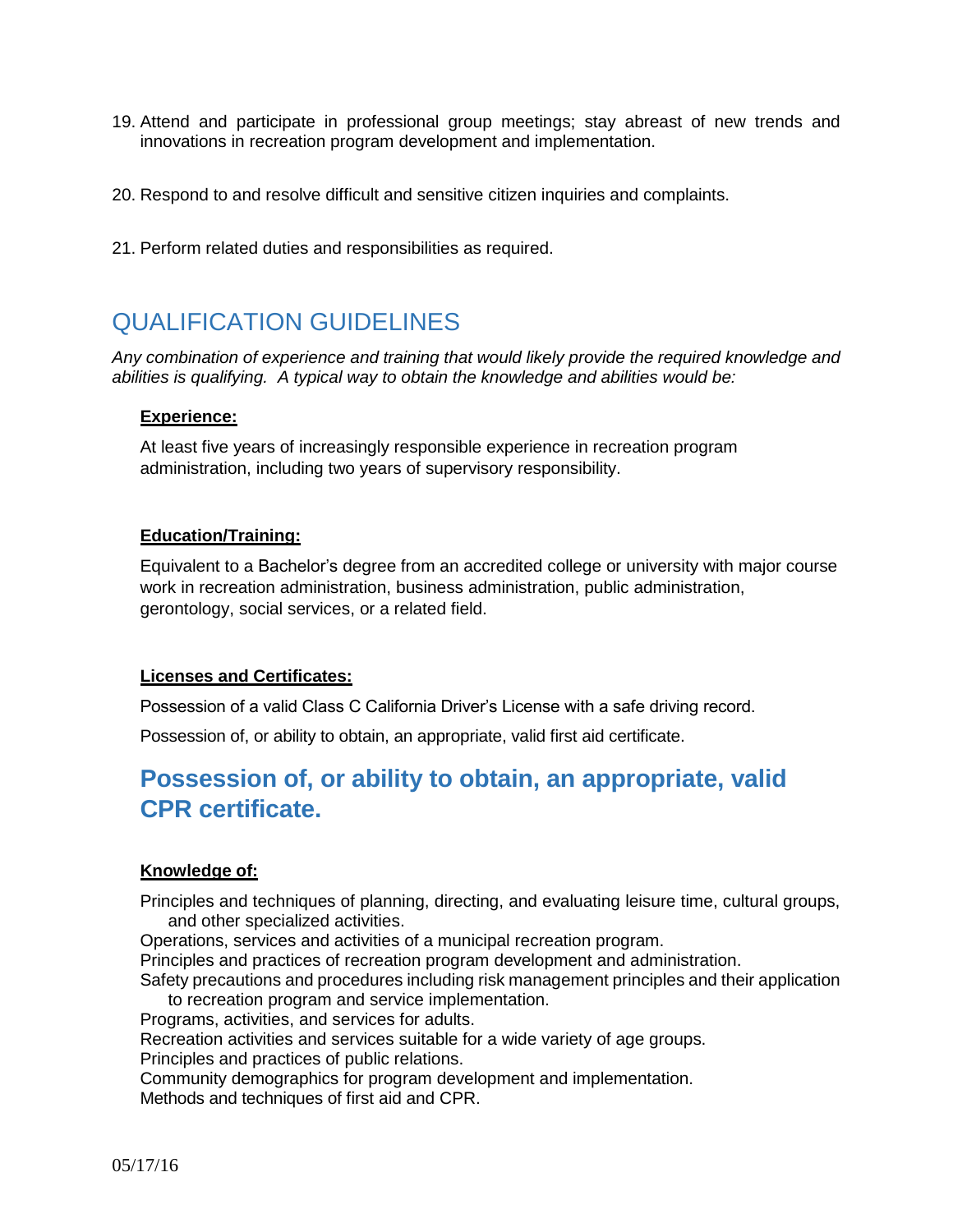Principles and practices of program marketing and advertising.

Principles and practices of program budget preparation and administration.

Principles and practices of report preparation.

Principles and practices of facility management.

Principles of supervision, training and performance evaluation.

Pertinent Federal, State and local laws, codes and regulations.

#### **Ability to:**

Oversee and participate in the management of City-wide recreation programs.

Oversee, direct and coordinate the work of lower level staff and volunteers.

Select, supervise, train and evaluate staff.

Participate in the development and administration of division goals, objectives and procedures.

Prepare and administer large program budgets.

Prepare clear and concise administrative and financial reports.

Design, develop and implement recreation programs suited to the needs of the community.

Elicit community and organizational support for assigned recreation programs.

Respond to emergency situations and administer first aid as necessary.

Respond to requests and inquiries from the general public.

Analyze problems, identify alternative solutions, project consequences of proposed actions and implement recommendations in support of goals.

Research, analyze and evaluate new service delivery methods and techniques.

Interpret and apply Federal, State and local policies, laws and regulations.

Operate office equipment, including computers and supporting word processing, desktop publishing, and spreadsheet applications.

Communicate clearly and concisely, both orally and in writing.

Understand and carry out oral and written instructions.

Establish and maintain effective relationships with those contacted in the course of work. Administer and negotiate contracts.

# PHYSICAL DEMANDS AND WORKING CONDITIONS

*The physical demands herein are representative of those that must be met by an employee to successfully perform the essential functions of this job. Reasonable accommodations may be made to enable individuals with disabilities to perform these essential job functions.*

**Productivity:** Incumbents must perform work in an efficient, effective and timely manner with minimal direction.

**Mobility:** Incumbents may be required to participate in assigned recreational activities which may include moderate to heavy lifting and standing, walking or running for prolonged periods of time.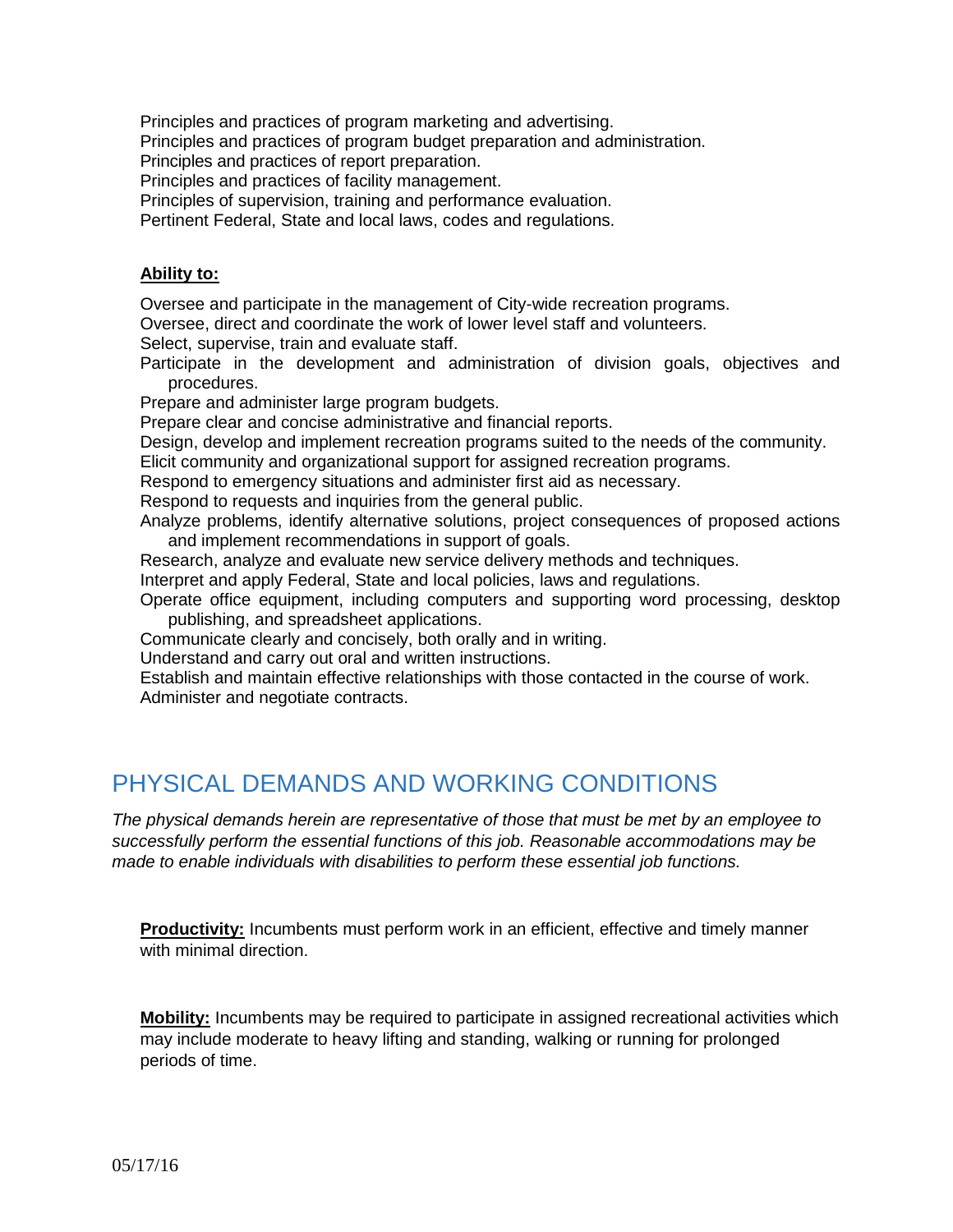**Vision:** Vision sufficient to read printed documents and to operate assigned equipment.

**Environment:** Incumbents may be required to work at both indoor and outdoor recreational facilities and may be exposed to inclement weather conditions.

**Other Factors:** Incumbents may be required to work extended hours including evenings and weekends. Incumbents may be required to travel outside City boundaries to attend meetings.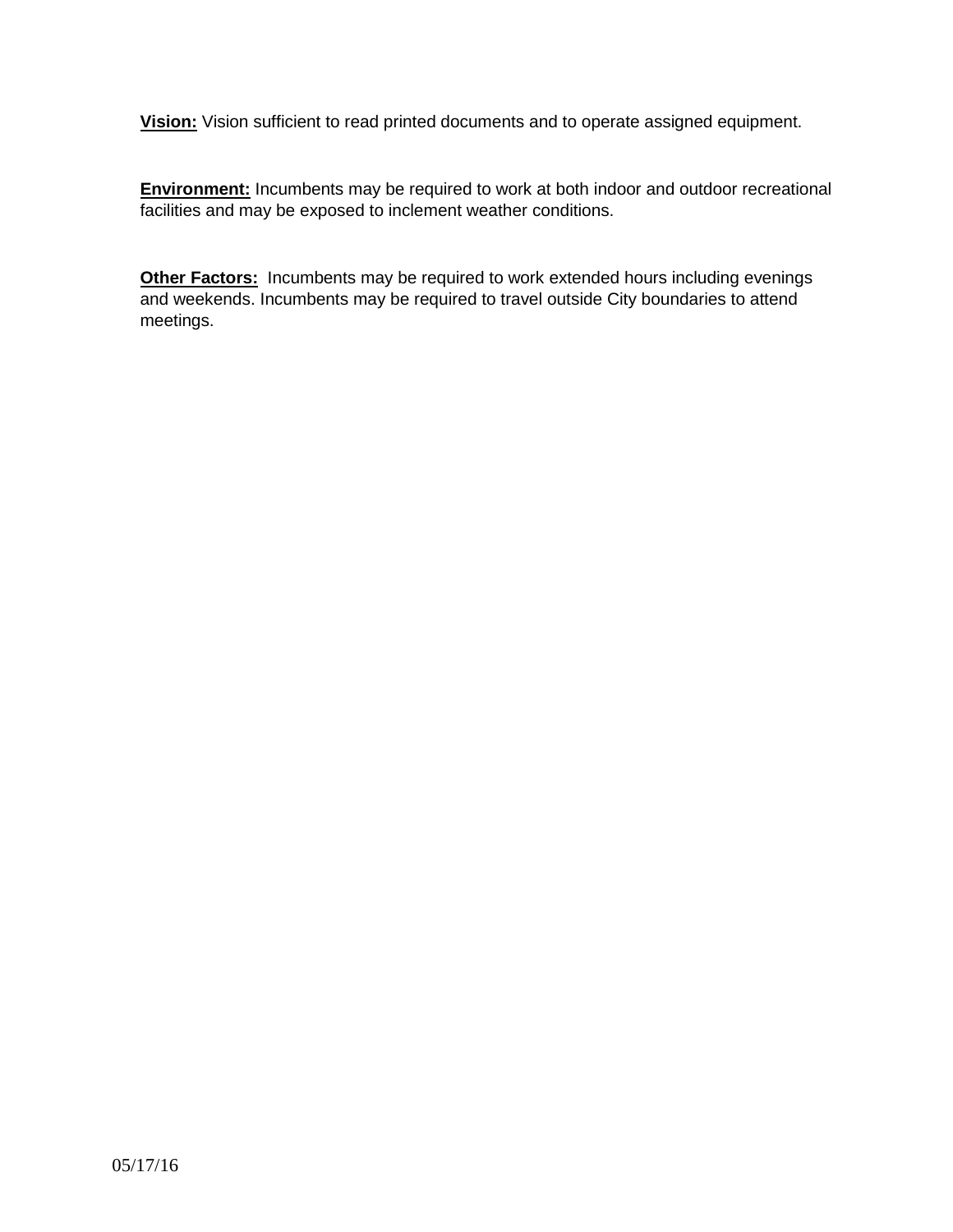### **ATTACHMENT B-2**

**CITY OF CORONADO** FLSA Status: Non-Exempt December 2000

#### **OFFICE SPECIALIST**

\$3,167.94 - \$4,043.19 monthly

*Class specifications are intended to present a descriptive list of the range of duties performed by employees in the class. Specifications are not intended to reflect all duties performed within the job.*

# JOB OBJECTIVES

Under general supervision, to perform a variety of specialized clerical support work of above average difficulty in support of an assigned program or department; to maintain and update accurate and specialized records and files; to respond to questions and inquiries from the general public and provide information within the assigned program area; and to provide assistance on a variety of special projects and assignments.

**ESSENTIAL JOB FUNCTIONS**–*The following tasks are typical for positions in this classification. Any single position may not perform all of these tasks and/or may perform similar related tasks not listed here:*

- 1. Perform a variety of specialized clerical support work of above average difficulty in support of an assigned program or department.
- 2. Maintain and update specialized and accurate records and files pertaining to the area of assignment; research records for various information as requested; copy and distribute reports, records and files as requested.
- 3. Process applications for various City licenses and permits; explain permit requirements, policies and procedures to applicants; enter information into computer; mail completed licenses and permits; file all applicable paperwork.
- 4. Attend various meetings; take and transcribe minutes as requested; index and distribute City Council meeting agendas and minutes.
- 5. Monitor assigned budget and associated accounts; track revenues and expenditures; keep management staff updated on account status.
- 6. Prepare various contracts for services relative to assigned area of responsibility; collect appropriate vendor information and forward paperwork to appropriate staff for finalization.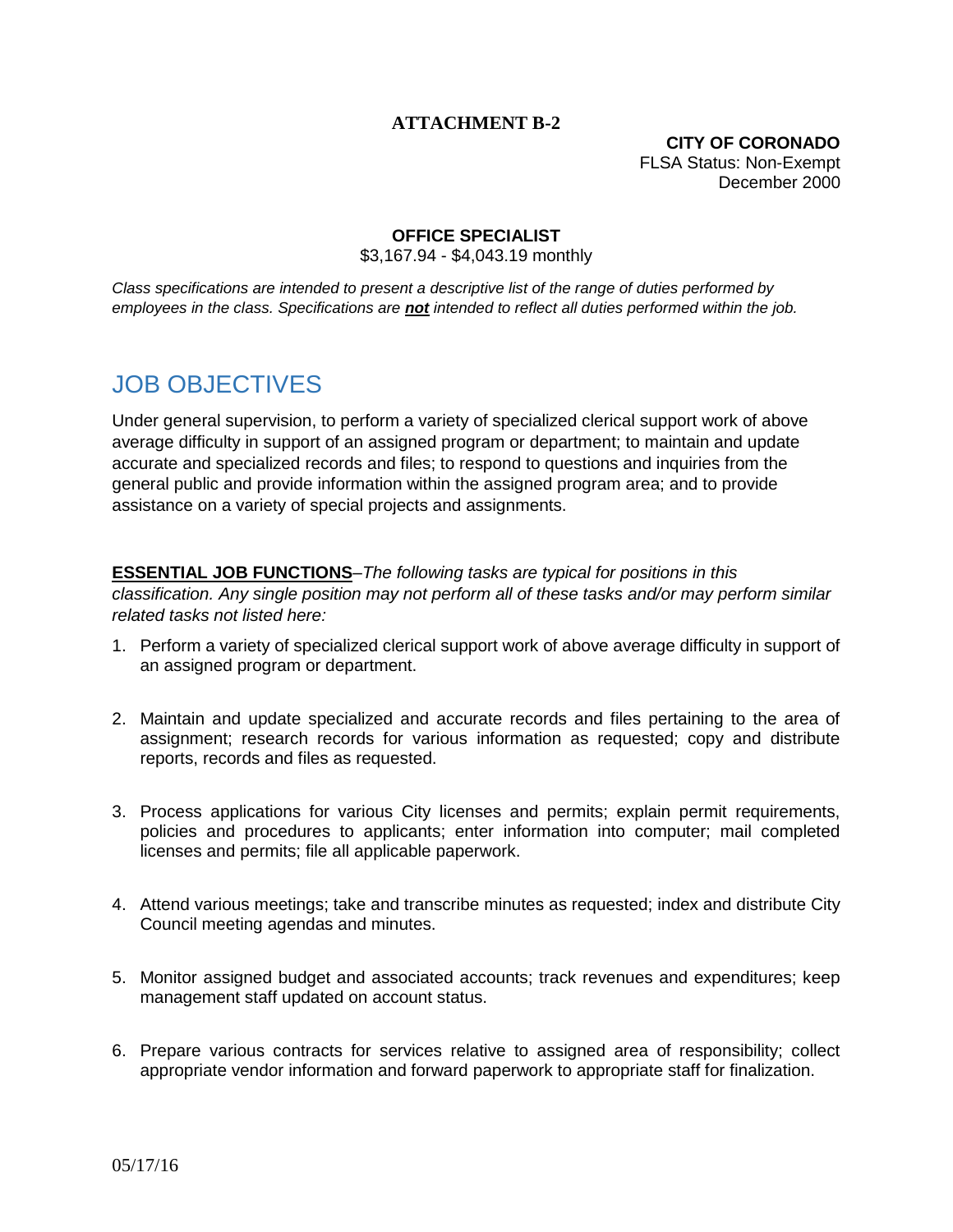- 7. Prepare various promotional flyers, brochures, forms and newsletters to provide information regarding the assigned area of responsibility.
- 8. Participate and provide assistance in various special projects; conduct surveys to obtain information from the general public.
- 9. Assist in preparing for special events including renting of equipment, fund raising and coordination with other City departments.
- 10. Type, proofread and word process a variety of documents and forms including general correspondence, reports and memoranda from rough draft or verbal instruction; disseminate information as appropriate.
- 11. Receive and respond to questions, inquiries and requests from the general public; provide information on assigned operations and activities; relay messages and provide information on City policies and procedures as required; refer callers to appropriate City staff for further assistance as needed.
- 12. Operate a variety of office equipment including copiers, facsimile machine and computer; input and retrieve data and text; organize and maintain disk storage and filing.
- 13. Perform related duties and responsibilities as required.

# QUALIFICATION GUIDELINES

*Any combination of experience and training that would likely provide the required knowledge and abilities is qualifying. A typical way to obtain the knowledge and abilities would be:*

#### **Experience:**

At least three years of increasingly responsible clerical support experience.

#### **Education/Training:**

Equivalent to the completion of the twelfth grade.

#### **Licenses and Certificates:**

Possession of a valid Class C California Driver's License with a safe driving record.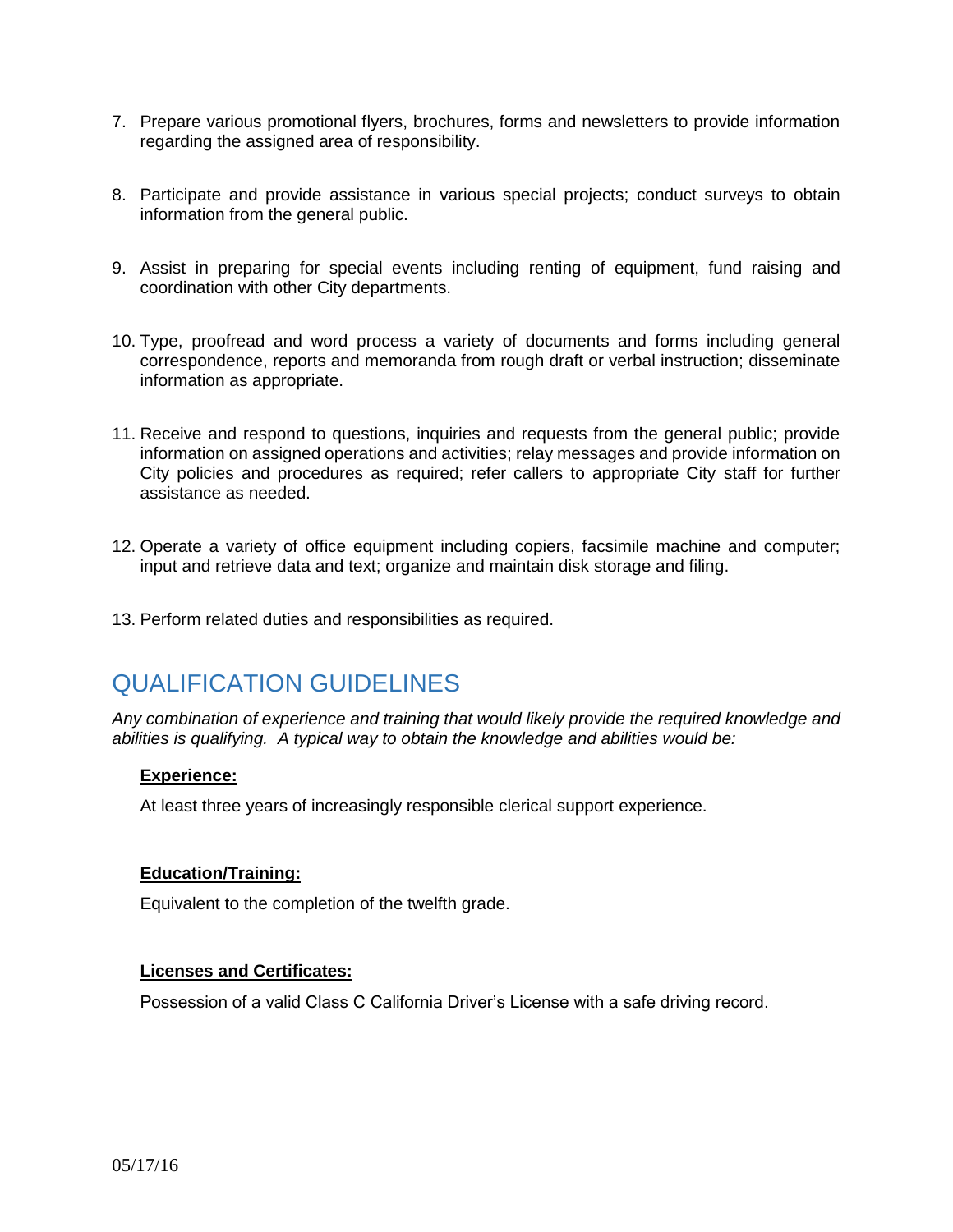#### **Knowledge of:**

Business letter writing and basic report preparation techniques. Operations and activities of the assigned department or program. Modern office procedures, methods and computer equipment. Practices used in minute taking and preparation. Methods and techniques of proper phone etiquette. Methods and techniques of public relations. Principles and procedures of record keeping. English usage, spelling, grammar and punctuation. Basic mathematical principles. Pertinent Federal, State and local codes, laws and regulations.

#### **Ability to:**

Perform specialized clerical support duties and tasks. Type at a speed necessary for successful job performance. Respond to requests and inquiries from the general public. Set up and maintain a variety of files and records. Understand and explain City policies and procedures. Operate and use modern office equipment including a computer and various software packages. Independently prepare correspondence and memoranda. Prepare clear and concise reports. Compile and verify a variety of statistical information. Maintain confidential records and reports. Work independently in the absence of supervision. Communicate clearly and concisely, both orally and in writing. Understand and carry out oral and written instructions. Establish and maintain effective relationships with those contacted in the course of work.

# PHYSICAL DEMANDS AND WORKING CONDITIONS

*The physical demands herein are representative of those that must be met by an employee to successfully perform the essential functions of this job. Reasonable accommodations may be made to enable individuals with disabilities to perform these essential job functions.*

**Productivity:** Incumbents must perform work in an efficient, effective and timely manner with minimal direction.

**Mobility:** Incumbents require sufficient mobility to work in an office setting, operating office equipment; extensive use of computer keyboard.

**Vision:** Vision sufficient to read small print, computer screens and other printed documents.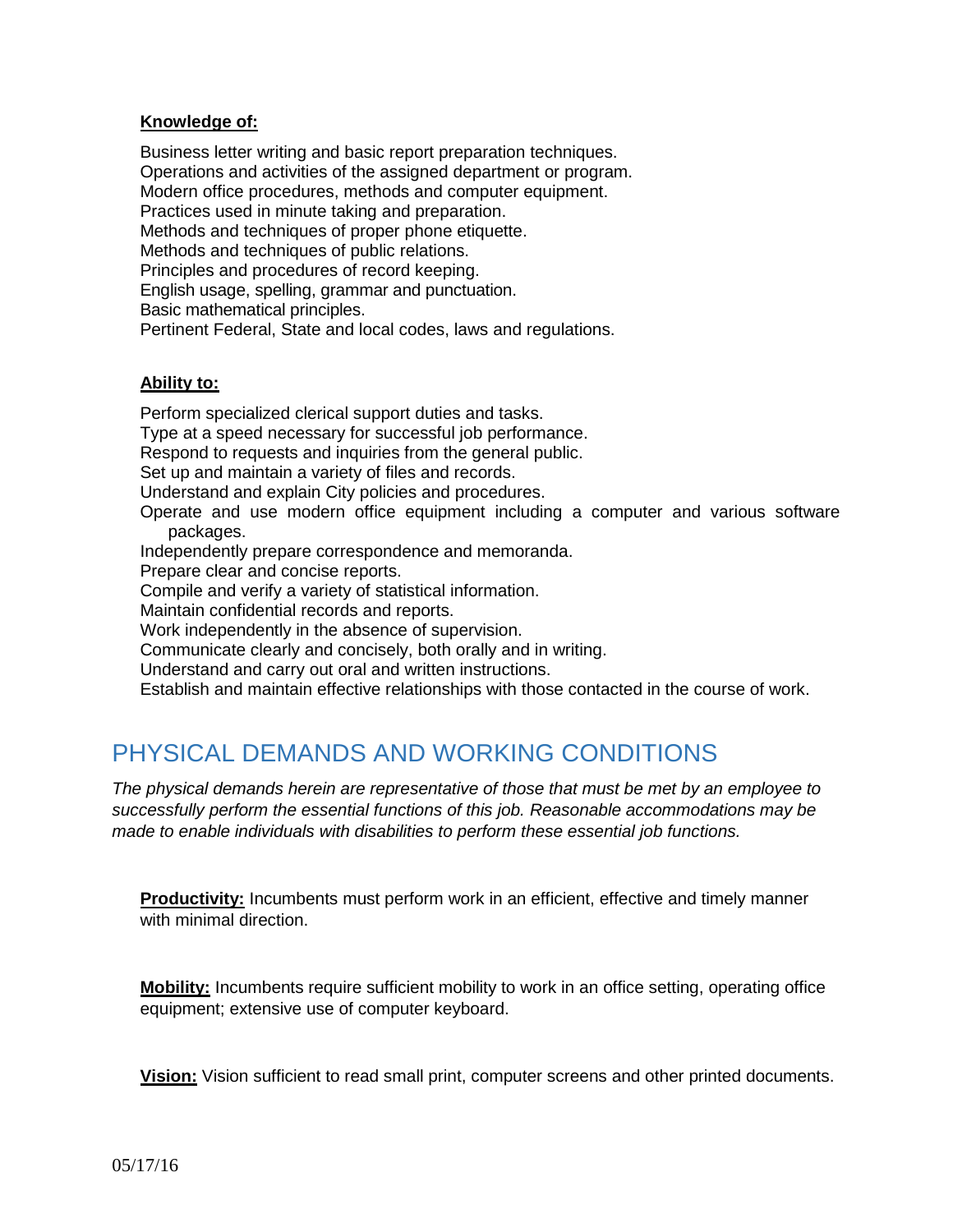**Environment:** Normal office setting.

**Other Factors:** Incumbents may be required to work extended hours including evenings and weekends. Incumbents may be required to travel outside City boundaries to attend meetings.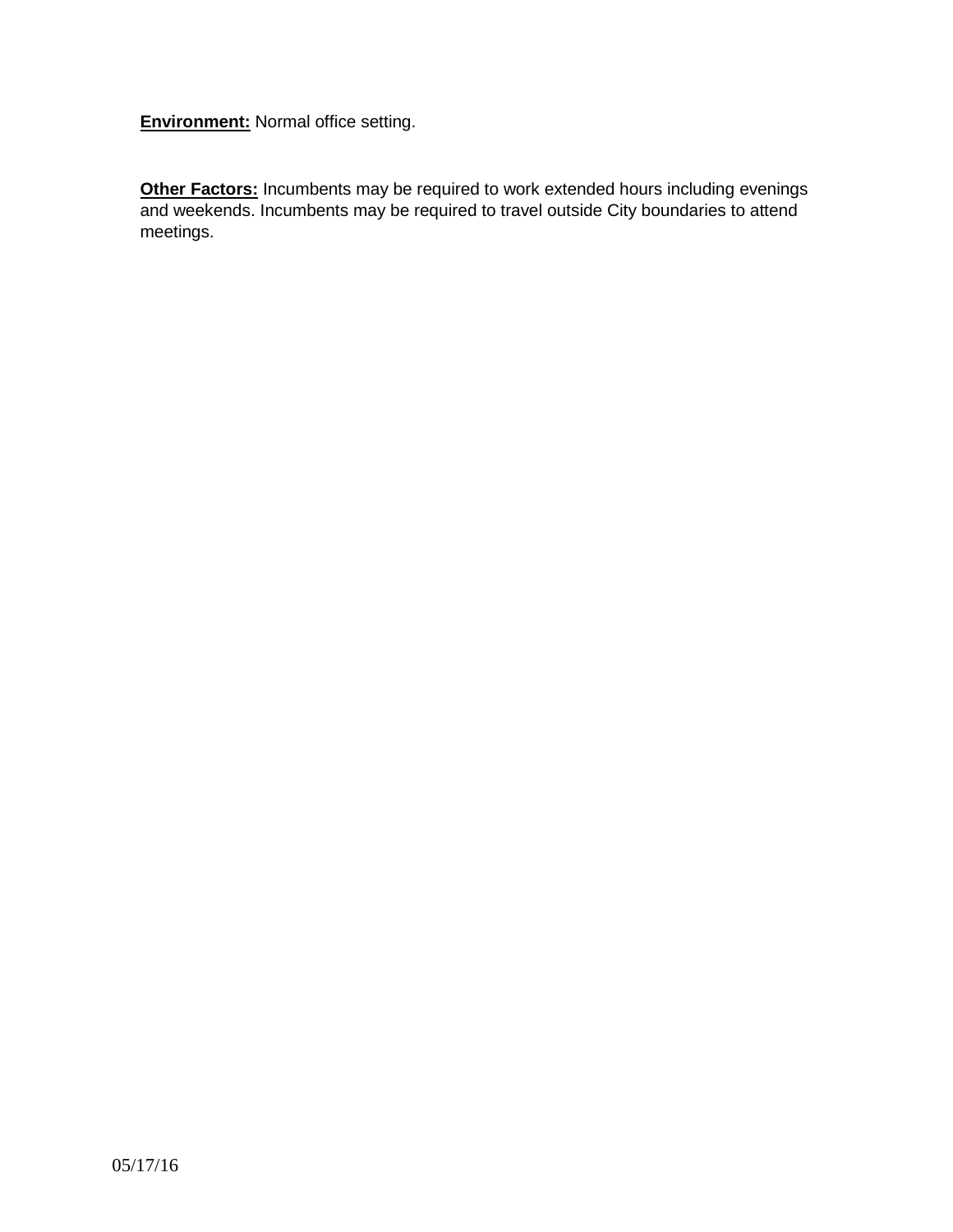### **ATTACHMENT C-1**

## **JOHN D. SPRECKELS CENTER AND BOWLING GREEN USE FEES**

| <b>Room</b>                   |                                                                       | All fees are hourly fees unless indicated                     |             | Group (see policy for description)                                                       |       |       |       |       | <b>Cleaning/Damage</b><br><b>Deposit</b> | Maxi-<br>mum   |
|-------------------------------|-----------------------------------------------------------------------|---------------------------------------------------------------|-------------|------------------------------------------------------------------------------------------|-------|-------|-------|-------|------------------------------------------|----------------|
|                               |                                                                       |                                                               |             | otherwise                                                                                |       |       |       |       |                                          |                |
| <b>Name</b>                   | A                                                                     | B                                                             | $\mathbf C$ | D                                                                                        | E     | F     | G     | Room  | Alcohol $(+)$                            | <b>Allowed</b> |
| <b>Activity Room</b>          | None                                                                  | \$10                                                          | \$10        | \$10                                                                                     | \$16  | \$25  | \$50  | \$100 | N/A                                      | 30             |
| Multi-Purpose<br>Room         | None                                                                  | \$75                                                          | \$75        | \$75                                                                                     | \$175 | \$275 | \$360 | \$100 | \$300                                    | 120            |
| Half Multi-<br>Purpose Room   | None                                                                  | \$40                                                          | \$40        | \$40                                                                                     | \$110 | \$155 | \$200 | \$100 | \$300                                    | 60             |
| Multi-Purpose<br>Room Kitchen | \$50<br>\$50<br>\$50<br>\$50<br>\$50<br>\$50<br>N/A<br>None           | N/A                                                           | N/A         |                                                                                          |       |       |       |       |                                          |                |
|                               |                                                                       | Multi-Purpose Room Additional Setup: \$50/hour for all users. |             | Audio-Visual Equipment fee is \$100 flat fee.<br>Monday – Thursday 2 Hour Minimum Rental |       |       |       |       |                                          |                |
|                               | Security Guard Required for all events with Alcohol Served, \$35/hour |                                                               |             |                                                                                          |       |       |       |       |                                          |                |

# **Weekday Monday – Thursday Rentals**

### **Weekend Friday – Sunday Rentals**

| <b>Room</b>                   |                                                      | Group (see policy for description)<br>All fees are hourly fees unless indicated |                                                                                        | otherwise |       |       |       |                                                               | <b>Cleaning/Damage</b><br><b>Deposit</b>                              | Maxi-<br>mum   |
|-------------------------------|------------------------------------------------------|---------------------------------------------------------------------------------|----------------------------------------------------------------------------------------|-----------|-------|-------|-------|---------------------------------------------------------------|-----------------------------------------------------------------------|----------------|
| <b>Name</b>                   | A                                                    | B                                                                               |                                                                                        | D         | E     | F     | G     | Room                                                          | Alcohol $(+)$                                                         | <b>Allowed</b> |
| Multi-Purpose<br>Room         | None                                                 | \$125                                                                           | \$125                                                                                  | \$125     | \$225 | \$325 | \$410 | \$100                                                         | \$300                                                                 | 120            |
| Multi-Purpose<br>Room Kitchen | \$50<br>\$50<br>\$50<br>\$50<br>\$50<br>\$50<br>None |                                                                                 | N/A                                                                                    | N/A       |       |       |       |                                                               |                                                                       |                |
|                               |                                                      | Friday 5:00pm - Sunday 5 Hour Minimum Rental                                    | Audio-Visual Equipment fee is \$100 flat fee.<br>Friday – Sunday Full Room Rental only |           |       |       |       | Multi-Purpose Room Additional Setup: \$50/hour for all users. | Security Guard Required for all events with Alcohol Served, \$35/hour |                |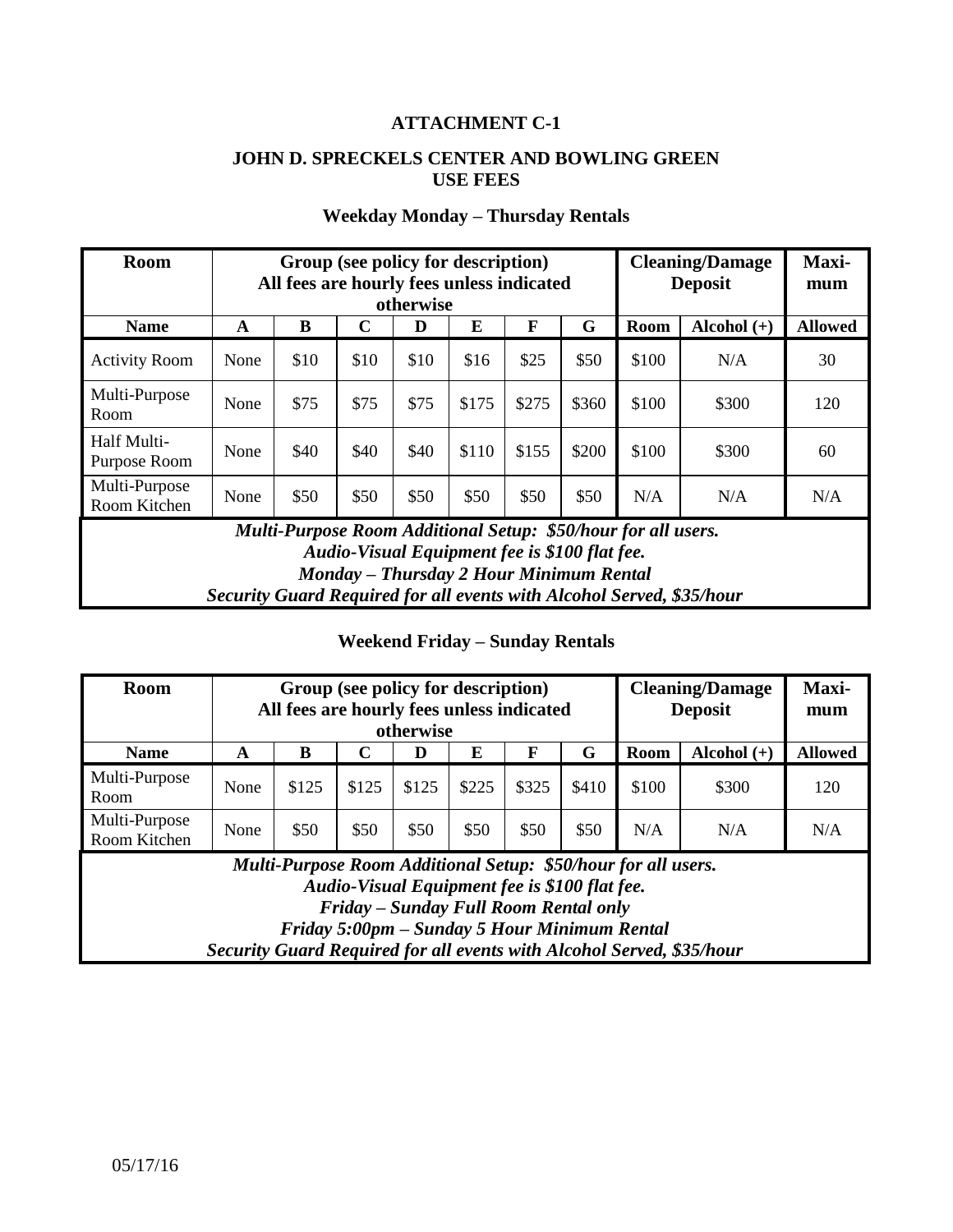## **ATTACHMENT C-2**

#### **Excerpts from Facility Use Policy and Fees Nautilus Room Comparison Rooms and Equipment**

| <b>Room</b>                                                                                                                    |      |       |       | Group (see policy for description)                                |       |       |       |                                                                             | <b>Cleaning/Damage</b> | <b>Maximum</b> |
|--------------------------------------------------------------------------------------------------------------------------------|------|-------|-------|-------------------------------------------------------------------|-------|-------|-------|-----------------------------------------------------------------------------|------------------------|----------------|
|                                                                                                                                |      |       |       | All fees are hourly fees unless indicated otherwise               |       |       |       |                                                                             | <b>Deposit</b>         |                |
| <b>Name</b>                                                                                                                    | A    | B     | C     | D                                                                 | Е     | F     | G     | Room                                                                        | Alcohol (+)            | <b>Allowed</b> |
|                                                                                                                                |      |       |       |                                                                   |       |       |       | The following rooms require a two (2) hour minimum rental reservation time. |                        |                |
| Additional fees are charged on Weekends and Saturdays. See Weekend Table below.                                                |      |       |       |                                                                   |       |       |       |                                                                             |                        |                |
| **Banquet room rental on Saturday must be a full room rental (no half room rentals allowed).                                   |      |       |       |                                                                   |       |       |       |                                                                             |                        |                |
|                                                                                                                                |      |       |       | Equipment Drop-off is \$25 per hour.                              |       |       |       |                                                                             |                        |                |
|                                                                                                                                |      |       |       | (+)Alcohol use deposits are in addition to room cleaning deposit. |       |       |       |                                                                             |                        |                |
| <b>Nautilus Room</b>                                                                                                           | None | \$75  | \$75  | \$75                                                              | \$250 | \$400 | \$500 | \$200                                                                       | \$300                  | 250            |
| Patio Half Nautilus Room A**                                                                                                   | None | \$63  | \$63  | \$63                                                              | \$175 | \$250 | \$313 | \$200                                                                       | \$300                  | 125            |
| Triton Room B**                                                                                                                | None | \$40  | \$40  | \$40                                                              | \$150 | \$200 | \$250 | \$200                                                                       | \$300                  | 125            |
| Kitchen (with Theater or<br>Banquet Room rental only) -<br><b>Flat Rate</b>                                                    | None | \$50  | \$50  | \$50                                                              | \$50  | \$50  | \$50  | \$100                                                                       | \$100                  | N/A            |
| <b>Fund Raising activity</b><br>associated with facility use<br>(flat fee per event) paid in<br>addition to room/facility fees | None | N/A   | \$100 | \$150                                                             | \$200 | \$300 | \$500 |                                                                             | N/A                    | N/A            |
| Banquet Room Additional Set-<br>up Time                                                                                        | None | \$75  | \$75  | \$75                                                              | \$75  | \$100 | \$100 |                                                                             | N/A                    | N/A            |
| Audio-visual Equipment                                                                                                         | None | \$100 | \$100 | \$100                                                             | \$100 | \$100 | \$100 |                                                                             | N/A                    | N/A            |

### **Banquet Room Weekend Fees (Friday 3pm to Sunday midnight) require a five (5) hour minimum rental reservation**

| <b>Room</b>                        |      |      |      |      | Group (see policy for description)<br>All fees are hourly fees unless indicated otherwise |       |       |             | <b>Cleaning/Damage</b><br><b>Deposit</b> | <b>Maximum</b> |
|------------------------------------|------|------|------|------|-------------------------------------------------------------------------------------------|-------|-------|-------------|------------------------------------------|----------------|
| <b>Name</b>                        | A    | В    | C    | D    |                                                                                           |       | G     | <b>Room</b> | Alcohol (+)                              | <b>Allowed</b> |
| Nautilus Room                      | None | \$75 | \$75 | \$75 | \$300                                                                                     | \$425 | \$500 | \$200       | \$300                                    | 250            |
| Patio Half Nautilus Room A**       | None | \$63 | \$63 | \$63 | \$200                                                                                     | \$275 | \$313 | \$200       | \$300                                    | 125            |
| Triton Room B**                    | None | \$40 | \$40 | \$40 | \$150                                                                                     | \$200 | \$250 | \$200       | \$300                                    | 125            |
| Saturday Premium Fee<br>(per hour) | None | \$50 | \$50 | \$50 | \$50                                                                                      | \$50  | \$50  |             | N/A                                      | N/A            |

#### **Banquet Room Weekday Fees (ending before 5pm)**

| <b>Room</b>                  |      |                                                     |      |      | Group (see policy for description) |       |       |             | <b>Cleaning/Damage</b> | <b>Maximum</b> |
|------------------------------|------|-----------------------------------------------------|------|------|------------------------------------|-------|-------|-------------|------------------------|----------------|
|                              |      | All fees are hourly fees unless indicated otherwise |      |      |                                    |       |       |             | <b>Deposit</b>         |                |
| <b>Name</b>                  | А    | В                                                   |      | D    |                                    |       | G     | <b>Room</b> | Alcohol (+)            | <b>Allowed</b> |
| Nautilus Room                | None | \$75                                                | \$75 | \$75 | \$250                              | \$250 | \$250 | \$200       | \$300                  | 250            |
| Patio Half Nautilus Room A** | None | \$63                                                | \$63 | \$63 | \$175                              | \$175 | \$175 | \$200       | \$300                  | 125            |
| Triton Room B**              | None | \$40                                                | \$40 | \$40 | \$150                              | \$150 | \$150 | \$200       | \$300                  | 125            |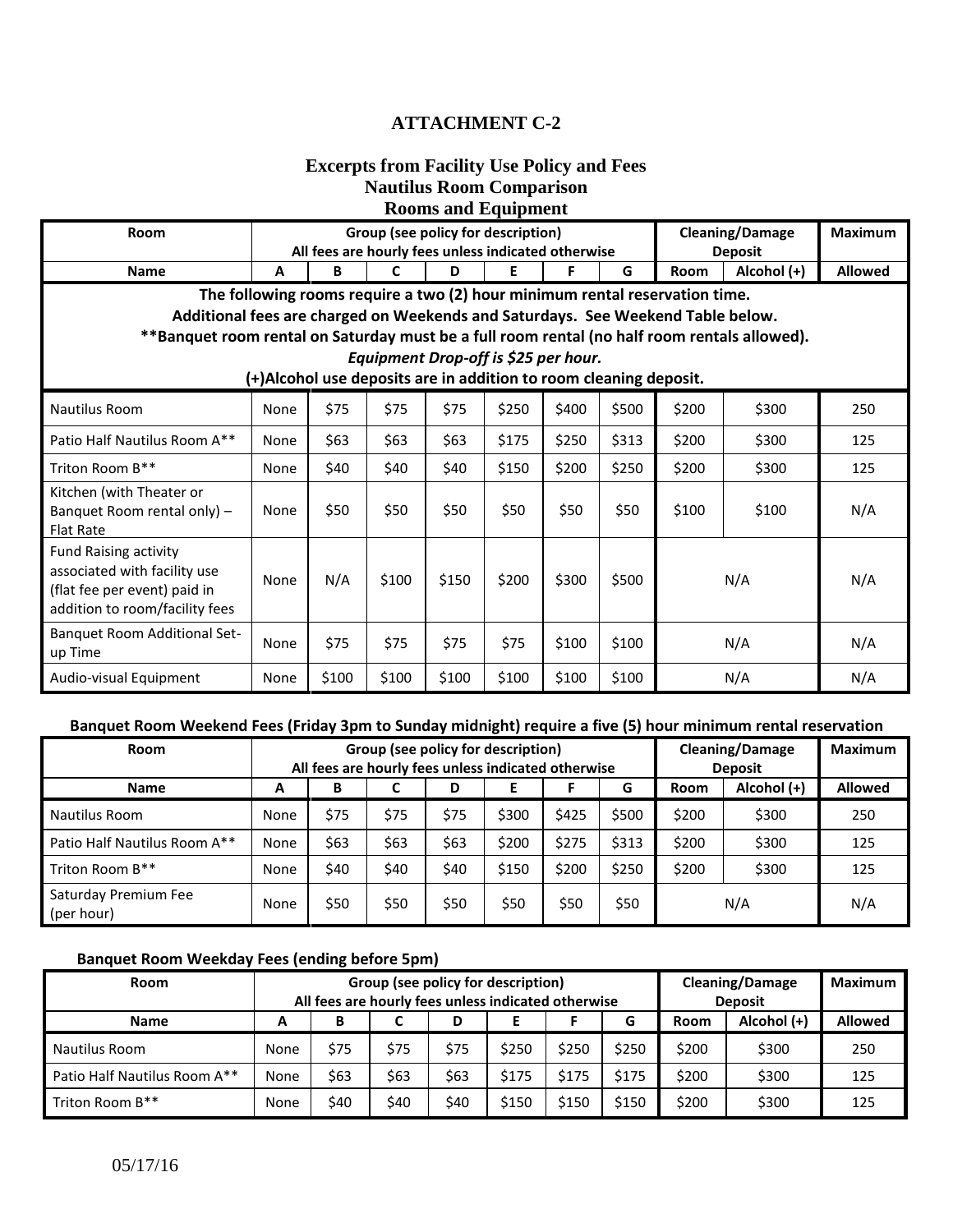## **ATTACHMENT C-2 (Cont'd)**

#### **CLASSIFICATION OF USERS GROUPS**

#### **Classification A** – City of Coronado:

Events organized and conducted by the City of Coronado or events co-sponsored by the City of Coronado. No fee is associated with Group A events regardless of facility locations.

Examples: City meetings, recreation classes and City sponsored special events such as Commissioner's Dinner.

#### **Classification B** – Coronado Public Schools:

Official academic and athletic activities of the students, as part of the school curriculum or sanctioned interscholastic athletic events and practices (Exclusive of activities generating funds). A fund raising component within an activity would change the classification to a C or D user.

Examples: High School Water Polo or Swim team, physical education instruction, High School Lacrosse and Soccer teams. (As clarification, this would not include ASB activities, dances, booster club meetings, PTO or staff meetings).

#### **Classification C** – Resident Nonprofit Youth Organizations:

These are locally organized not-for-profit youth groups whose membership is comprised of at least 75% City residents under age 18 years.

Examples: Coronado-based youth sports groups, Boy Scouts and Girl Scouts in Coronado, Coronado Aquatics Club, Coronado Little League.

#### **Classification D** - Resident Nonprofit Recreational, Educational, Service or Civic Community Groups and Public Agencies:

These are Coronado-based not-for-profit civic, social or service organizations (identified with a 501 (c) 3 tax status), social welfare agencies or organizations, as well as other governmental agencies. Group membership must be comprised of at least 75% City of Coronado residents. Also in this category are recognizable charitable agencies serving the greater San Diego County Region, who can document a specific benefit to the Coronado community or Coronado citizens.

Examples: Coronado Rotary Club, Coronado Unified School District (other than actual athletic or academic events), board of directors of Coronado-based youth sport organizations, Port District, SANDAG, Coronado Chamber of Commerce, Historical Association, community forums, Coronado Hospital, County agencies, Coronado Islander Sports Foundation, Coronado Tennis Association, public school districts, Children's Hospital, American Red Cross.

**Classification E** – Resident Individual, Resident Business Organizations, Resident Nonprofit Special Interest Groups, and Nonresident nonprofit organizations with a proven benefit to the San Diego region:

These are resident religious or political groups, private educational organizations, resident private parties, special interest clubs, homeowners associations, etc., including groups who may not be Coronado based by title or address, but whose participation is made up of 75% or more Coronado residents (documentation will be required). Also in this category are recognizable charitable agencies serving the greater San Diego County Region who can document a specific benefit to the region including Coronado.

Examples: Coronado resident private parties, family gatherings and weddings; Coronado Churches; Coronado Cays Homeowners Association; League of Women Voters; private school functions; club meetings (Crown Club, Square Dance Club, Stamp Collectors, etc.)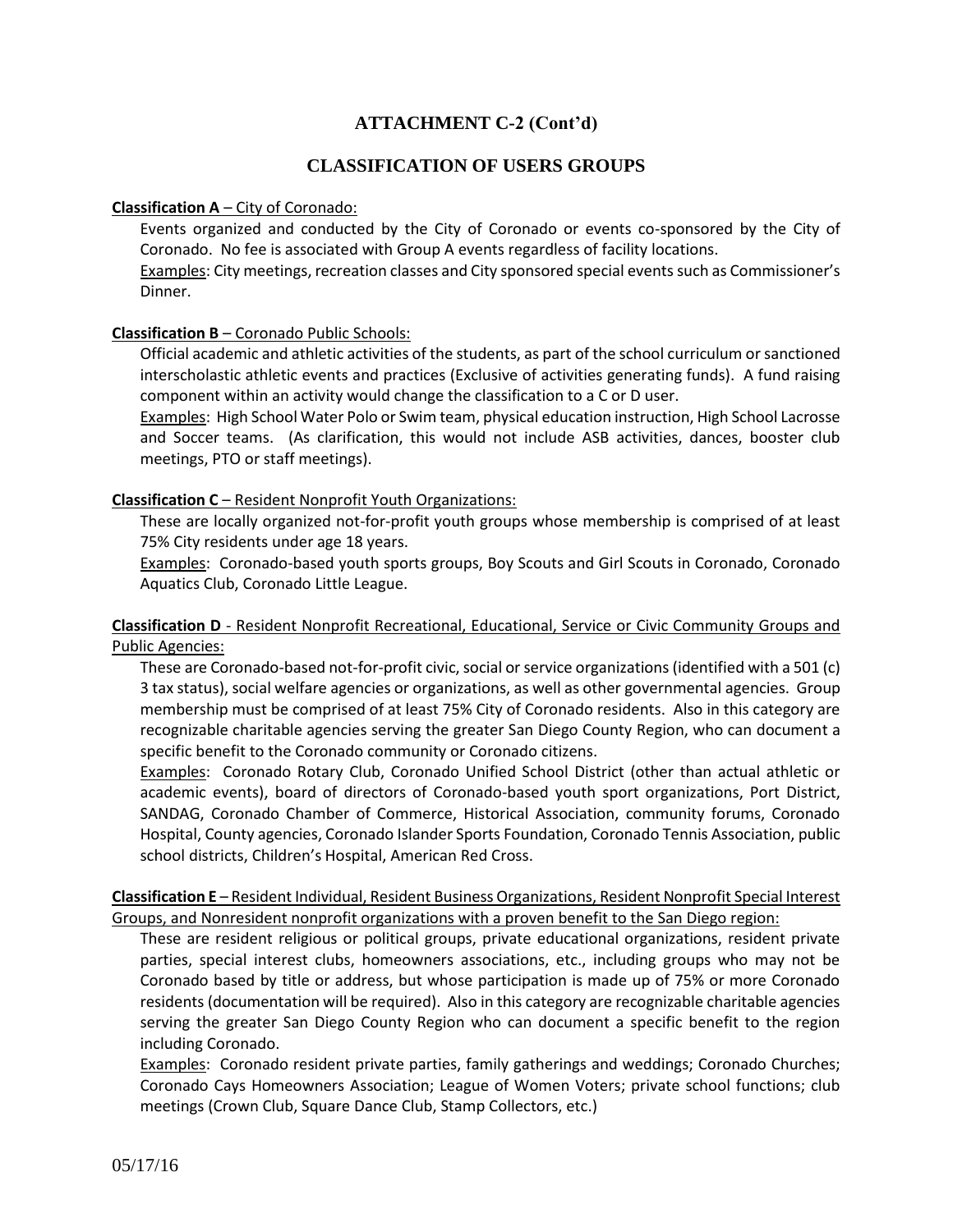#### **Classification F** – Nonresident Organizations, Nonresident Individuals:

These are youth organizations and nonprofit civic, service, and social organizations that are not Coronado-based; nonresident private groups.

Examples: Imperial Beach Boys and Girls Club, National City Kiwanis Club, nonresident private parties and weddings.

#### **Classification G** – Commercial Use:

Businesses, commercial organizations or users who do not fit into other classifications. Examples: Profit-making organizations, seminars, trade shows, film companies, company training.

Note: Thirty (30) days in advance of event is consistent with rentals of the parks, beaches, and other recreational facilities.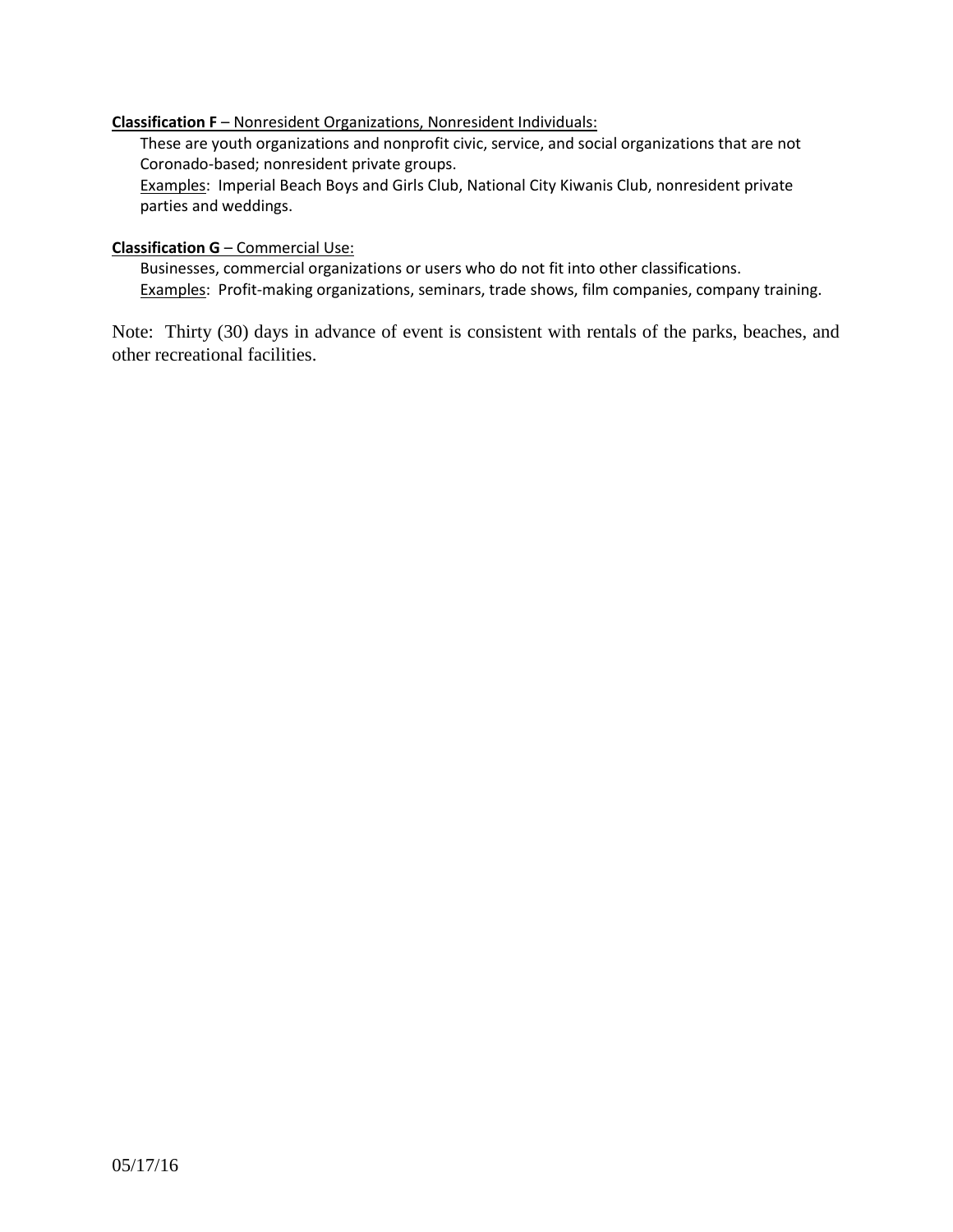# **John D. Spreckel Center and Bowling Green<br>Proposed Programming<br>Monday John D. Spreckel Center and Bowling Green Proposed Programming** ATTACHMENT D-1 **ATTACHMENT D‐1**

|            | Multipurpose Room   Multi | purpose Room           | Kitchen | <b>Activity Room</b>             | Lawn Bowling | Lounge                             |
|------------|---------------------------|------------------------|---------|----------------------------------|--------------|------------------------------------|
|            | ⋖                         | œ                      |         |                                  | Clubhouse    |                                    |
| 9:00 A.M.  | <b>Current Events</b>     |                        |         |                                  |              |                                    |
| 10:00 A.M. |                           |                        |         |                                  |              | Billards                           |
| 11:00 A.M. |                           | Women's Bridge (10:00- |         |                                  |              | Reading                            |
| 12:00 P.M. |                           | 2:00)                  |         |                                  |              | Social Gatherings<br>Piano Playing |
| 1:00 P.M.  | Bingo with Kitchen        |                        |         | Pinochle (11:00-4:30) (3-16)     |              | <b>Book Club</b>                   |
| 2:00 P.M.  | $(11:00-5:00)$            |                        |         |                                  |              | Cards/Games                        |
| 3:00 P.M.  |                           |                        |         |                                  |              | WiFi Access                        |
| 4:00 P.M.  |                           | Flower Arranging       |         |                                  |              |                                    |
| 5:00 P.M.  |                           |                        |         |                                  |              |                                    |
| 6:00 P.M.  |                           |                        |         |                                  |              |                                    |
| 7:00 P.M.  |                           |                        |         |                                  |              |                                    |
| 8:00 P.M.  |                           |                        |         | Rentals/Community Group Meetings |              |                                    |
| 9:00 P.M.  |                           |                        |         |                                  |              |                                    |
| 10:00 P.M. |                           |                        |         |                                  |              |                                    |

|                    | Annual/Occasional Events |                       |
|--------------------|--------------------------|-----------------------|
| *Bazaar Fundraiser | *Follies Luncheon        | *Summer Social        |
| *Holiday Party     | *Hot Dog Sale            | *Art Shows            |
| *Craft Fair        | *Dinner Dances           | *Ping Pong Tournament |
| *Travel Meetings   | Mexican Train            |                       |
| *Special Meetings  |                          |                       |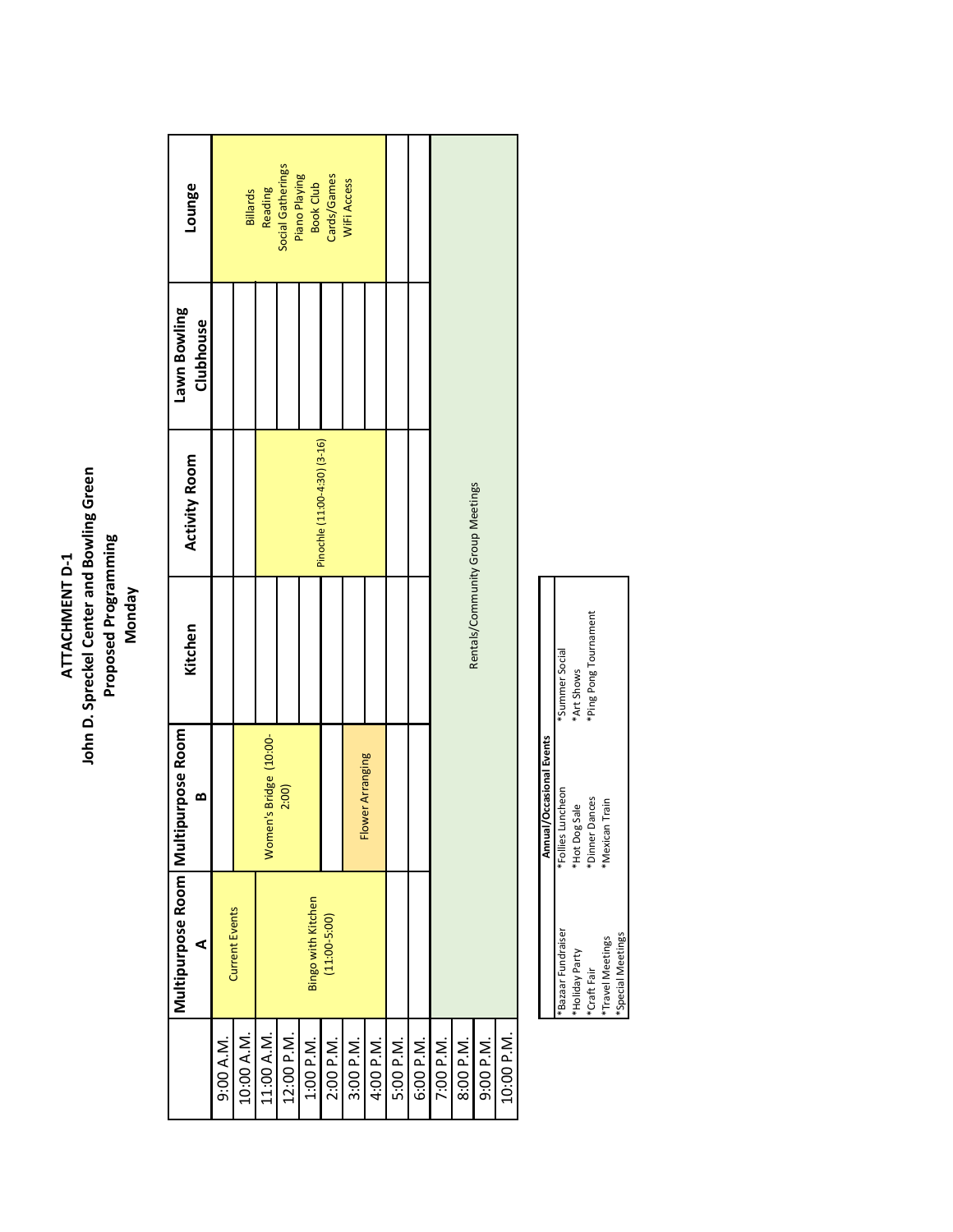# **John D. Spreckel Center and Bowling Green<br>Proposed Programming<br>Tuesday John D. Spreckel Center and Bowling Green Proposed Programming** ATTACHMENT D-2 **ATTACHMENT D‐2**

|            | Multipurpose Room   Multi<br>⋖ | purpose Room<br>∞   | Kitchen                | <b>Activity Room</b>             | Lawn Bowling<br>Clubhouse    | Lounge                          |
|------------|--------------------------------|---------------------|------------------------|----------------------------------|------------------------------|---------------------------------|
| 9:00 A.M.  |                                |                     |                        |                                  |                              |                                 |
| 10:00 A.M. |                                | <b>Bridge Class</b> |                        | Creating Writing (9:00-<br>12:00 | <b>Club Bowling</b>          | Reading<br>Billards             |
| 11:00 A.M. | Tai Chi                        |                     |                        |                                  |                              | Social Gatherings               |
| 12:00 P.M. |                                |                     | Japanese Cuisine Class |                                  |                              | Piano Playing                   |
| 1:00 P.M.  |                                |                     |                        |                                  |                              | Cards/Games<br><b>Book Club</b> |
|            | 2:00 P.M. Happy Hour Events    | Party Bridge        |                        | Cake Decorating                  | <b>Middle School Bowling</b> | WiFi Access                     |
| 3:00 P.M.  |                                |                     |                        | Tech Help                        |                              |                                 |
| 4:00 P.M.  |                                |                     |                        |                                  | Adult School Bowling         |                                 |
| 5:00 P.M.  |                                |                     |                        |                                  |                              |                                 |
| 6:00 P.M.  |                                |                     |                        |                                  |                              |                                 |
| 7:00 P.M.  |                                |                     |                        |                                  |                              |                                 |
| 8:00 P.M.  |                                |                     |                        | Rentals/Community Group Meetings |                              |                                 |
| 9:00 P.M.  |                                |                     |                        |                                  |                              |                                 |
| 10:00 P.M. |                                |                     |                        |                                  |                              |                                 |
|            |                                |                     |                        |                                  |                              |                                 |

\*\*\*Tuesday in February, March and April - AARP Tax Prep (8:30-4:00) (Multi A) \*\*\*Tuesday in February, March and April ‐ AARP Tax Prep (8:30‐4:00) (Multi A)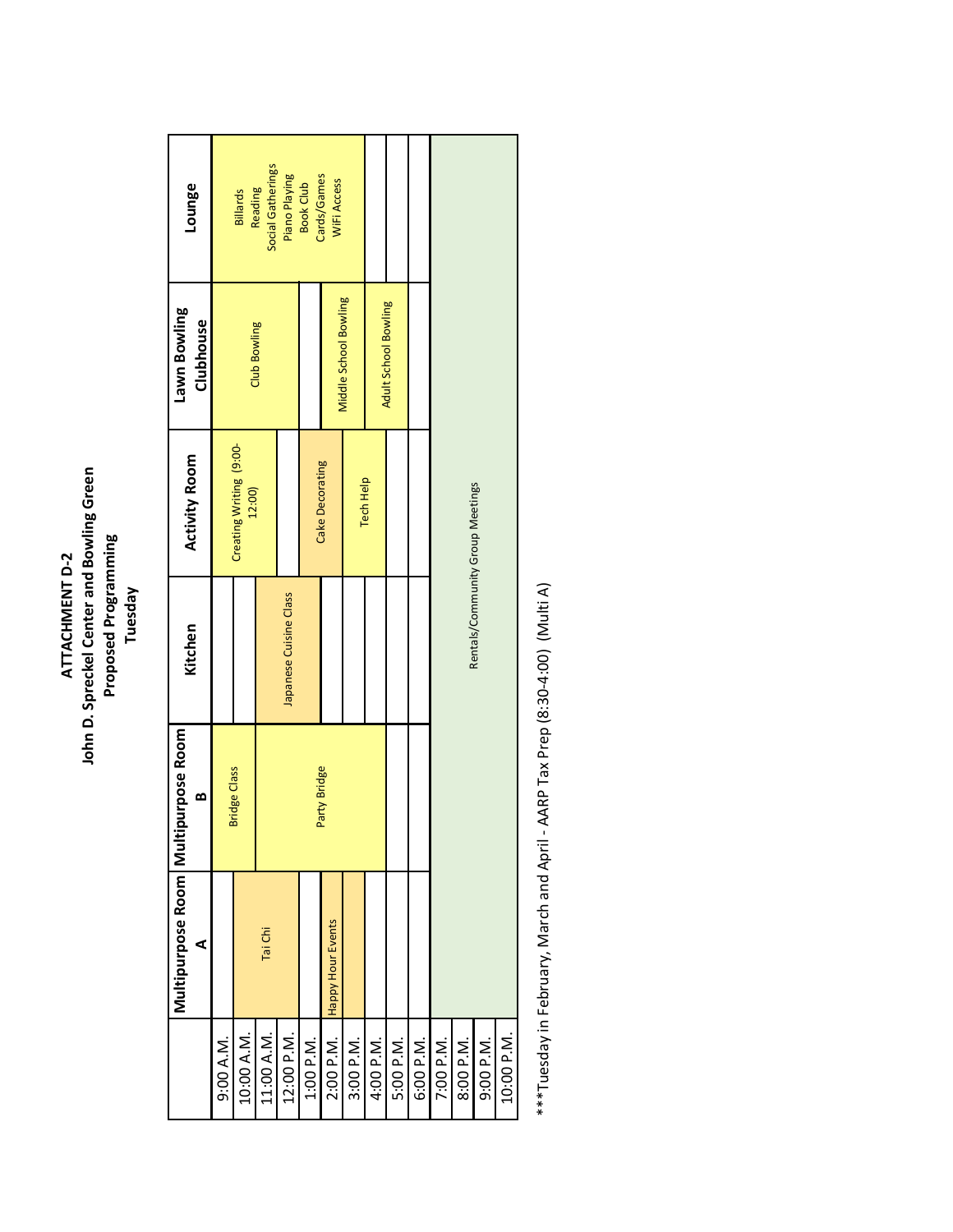# ATTACHMENT D-3<br>John D. Spreckel Center and Bowling Green<br>Proposed Programming<br>Wednesday **John D. Spreckel Center and Bowling Green Proposed Programming ATTACHMENT D‐3 Wednesday**

|            | Multipurpose Room   Multi<br>⋖               | purpose Room<br>œ      | Kitchen         | <b>Activity Room</b>             | Lawn Bowling<br>Clubhouse | Lounge                             |
|------------|----------------------------------------------|------------------------|-----------------|----------------------------------|---------------------------|------------------------------------|
| 9:00 A.M.  |                                              |                        |                 |                                  |                           |                                    |
|            | 10:00 A.M. Luncheons/Quarterly Mtg (1st Wed) | Film                   |                 | Board Meeting (2nd Wed)          |                           | Billards/Wii                       |
| 11:00 A.M. |                                              | Forums (3rd Wed)       |                 | Craft Class (4th Wed)            |                           | Reading                            |
| 12:00 P.M. | Mah Jong                                     | 3rd<br>Warm up America |                 |                                  |                           | Social Gatherings<br>Piano Playing |
| 1:00 P.M.  | & Pinochle                                   | Wed)                   |                 |                                  | <b>Board Meeting</b>      | <b>Book Club</b>                   |
| 2:00 P.M.  |                                              |                        |                 |                                  | Club Bowling              | Cards/Games<br>WiFi Access         |
| 3:00 P.M.  | Nutrition Counseling                         | Geneology              | Cake Decorating | Painting/Photo Shop              |                           |                                    |
| 4:00 P.M.  |                                              |                        |                 |                                  | <b>Youth Bowling</b>      |                                    |
| 5:00 P.M.  |                                              |                        |                 |                                  |                           |                                    |
| 6:00 P.M.  |                                              |                        |                 |                                  |                           |                                    |
| 7:00 P.M.  |                                              |                        |                 |                                  |                           |                                    |
| 8:00 P.M.  |                                              |                        |                 | Rentals/Community Group Meetings |                           |                                    |
| 9:00 P.M.  |                                              |                        |                 |                                  |                           |                                    |
| 10:00 P.M. |                                              |                        |                 |                                  |                           |                                    |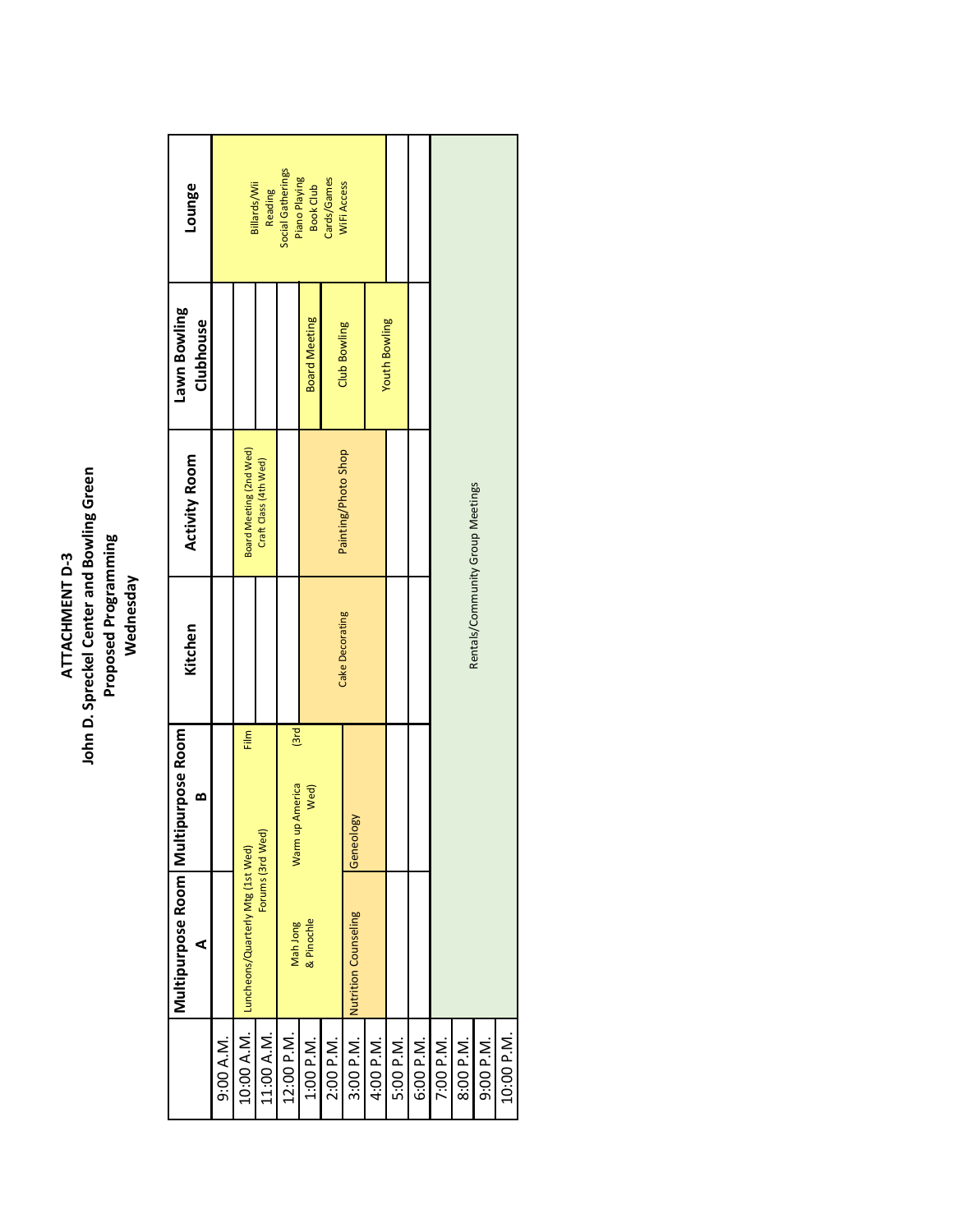# **John D. Spreckel Center and Bowling Green<br>Proposed Programming<br>Thursday John D. Spreckel Center and Bowling Green Proposed Programming** ATTACHMENT D-4 **ATTACHMENT D‐4**

|            | Multipurpose Room   Multipurpose Room<br>⋖ | ∞                                          | Kitchen | <b>Activity Room</b>    | Lawn Bowling<br>Clubhouse | Lounge                            |
|------------|--------------------------------------------|--------------------------------------------|---------|-------------------------|---------------------------|-----------------------------------|
| 9:00 A.M.  |                                            |                                            |         |                         |                           |                                   |
| 10:00 A.M. | Adventures/Mind                            |                                            |         |                         |                           | Billards/Wii                      |
| 11:00 A.M. |                                            |                                            |         |                         | Club/League Bowling       | <b>Reading</b>                    |
| 12:00 P.M. |                                            |                                            |         | Men's Bridge            |                           | Social Gatherings                 |
| 1:00 P.M.  | <b>Book Club</b>                           | Party Bridge                               |         |                         | League Bowling            | Piano Playing<br><b>Book Club</b> |
| 2:00 P.M.  |                                            |                                            |         | <b>Mah Jong Cards</b>   | Middle School and League  | Cards/Games                       |
| 3:00 P.M.  | Tech Help Legal                            |                                            |         |                         | <b>Bowling</b>            | WIFI Access                       |
| 4:00 P.M.  | Appointments (3rd Thur)                    |                                            |         | Legal Appointments (4)  |                           |                                   |
| 5:00 P.M.  |                                            |                                            |         |                         |                           |                                   |
| 6:00 P.M.  |                                            | Armchair Travel (2nd Thur)                 |         | Rental/Community Groups |                           |                                   |
| 7:00 P.M.  |                                            | Events on the other Weeks<br>Other Special |         |                         | Twilight Bowling          |                                   |
| 8:00 P.M.  |                                            |                                            |         |                         |                           |                                   |
| 9:00 P.M.  |                                            |                                            |         |                         |                           |                                   |
| 10:00 P.M. |                                            |                                            |         |                         |                           |                                   |

\*\*\*1st Thursday in December - Bazaar Fundraiser (6:30-1:30) (212) (Entire facility) \*\*\*1st Thursday in December ‐ Bazaar Fundraiser (6:30‐1:30) (212) (Entire facility)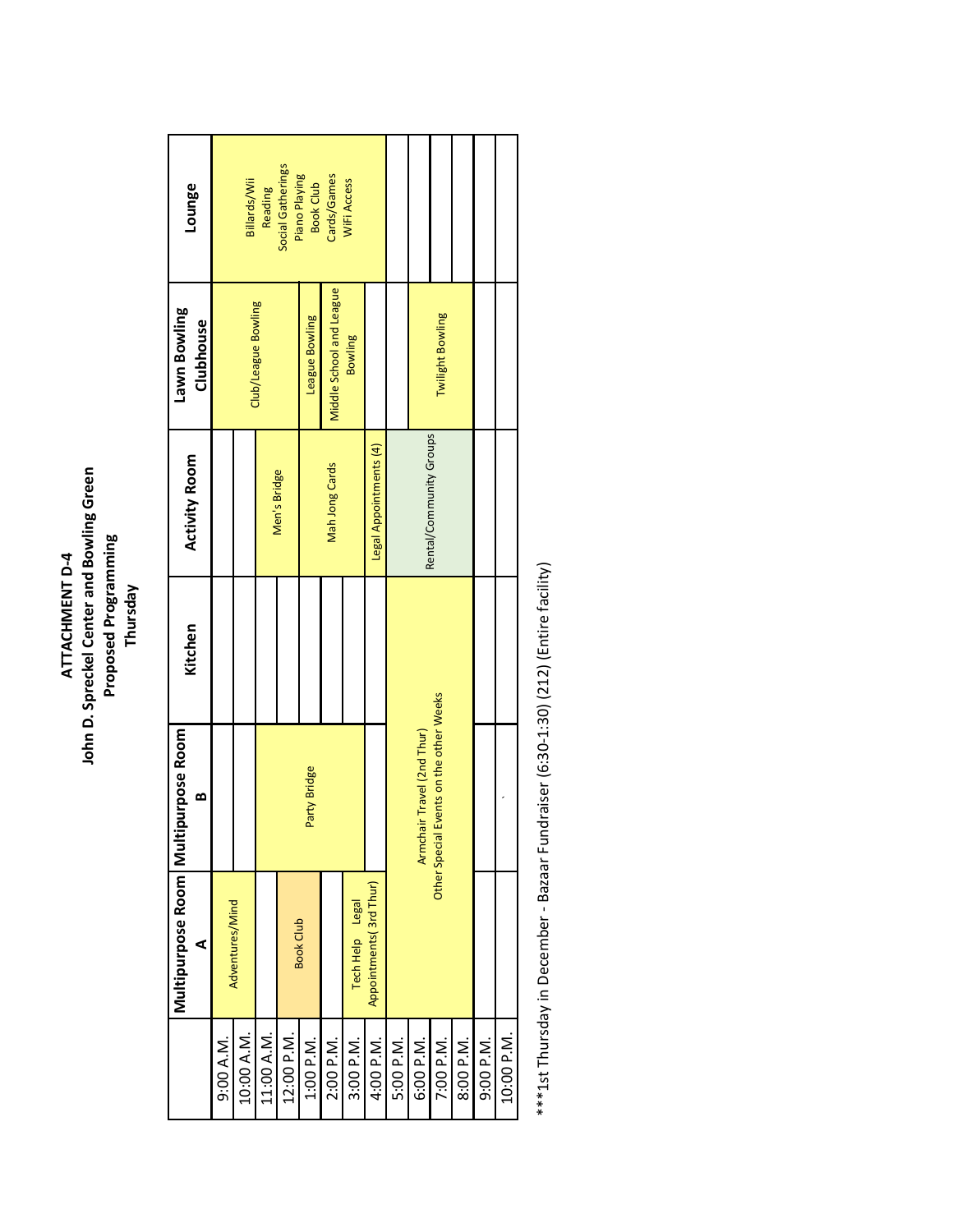# John D. Spreckel Center and Bowling Green **John D. Spreckel Center and Bowling Green** Proposed Programming<br>Friday **Proposed Programming** ATTACHMENT D-5 **ATTACHMENT D‐5**

| Chair Yoga<br>10:00 A.M.<br>11:00 A.M.<br>12:00 P.M.<br>9:00 A.M.<br>1:00 P.M. |                  | œ                                        | Kitchen                  | <b>Activity Room</b> | Clubhouse          | Lounge                          |
|--------------------------------------------------------------------------------|------------------|------------------------------------------|--------------------------|----------------------|--------------------|---------------------------------|
|                                                                                |                  |                                          |                          |                      | Clean Up Day (20)  |                                 |
|                                                                                |                  |                                          |                          |                      |                    | Billards/Wii<br>Reading         |
|                                                                                |                  |                                          |                          | Chicago Bridge       |                    | Social Gatherings               |
|                                                                                |                  |                                          |                          |                      |                    | Piano Playing                   |
|                                                                                |                  | Film Forums (2nd & 4th or<br>5th Friday) |                          |                      |                    | Cards/Games<br><b>Book Club</b> |
| 2:00 P.M.                                                                      | Duplicate Bridge |                                          | Cooking class-H'orderves |                      | Club Blowling (36) | WiFi Access                     |
| 3:00 P.M.                                                                      |                  |                                          |                          |                      |                    | Navy Group Social               |
| 4:00 P.M.                                                                      |                  |                                          |                          |                      |                    |                                 |
| 5:00 P.M.                                                                      |                  |                                          |                          |                      |                    |                                 |
| 6:00 P.M.                                                                      |                  |                                          |                          |                      |                    |                                 |
| 7:00 P.M.                                                                      |                  |                                          |                          |                      |                    |                                 |
| 8:00 P.M.                                                                      |                  |                                          |                          |                      |                    |                                 |
| 9:00 P.M.                                                                      |                  |                                          | Rentals                  |                      |                    |                                 |
| 10:00 P.M.                                                                     |                  |                                          |                          |                      |                    |                                 |
| 11:00 P.M.                                                                     |                  |                                          |                          |                      |                    |                                 |
| 12:00 A.M.                                                                     |                  |                                          |                          |                      |                    |                                 |

\*\*\*2nd or 3rd Friday in December - Holiday Party (9:00-3:00) (Entire facility)<br>\*\*\*July 4 - Hot Dog Sale (6:00-3:00) (Entire facility) \*\*\*2nd or 3rd Friday in December ‐ Holiday Party (9:00‐3:00) (Entire facility)

\*\*\*July 4 ‐ Hot Dog Sale (6:00‐3:00) (Entire facility)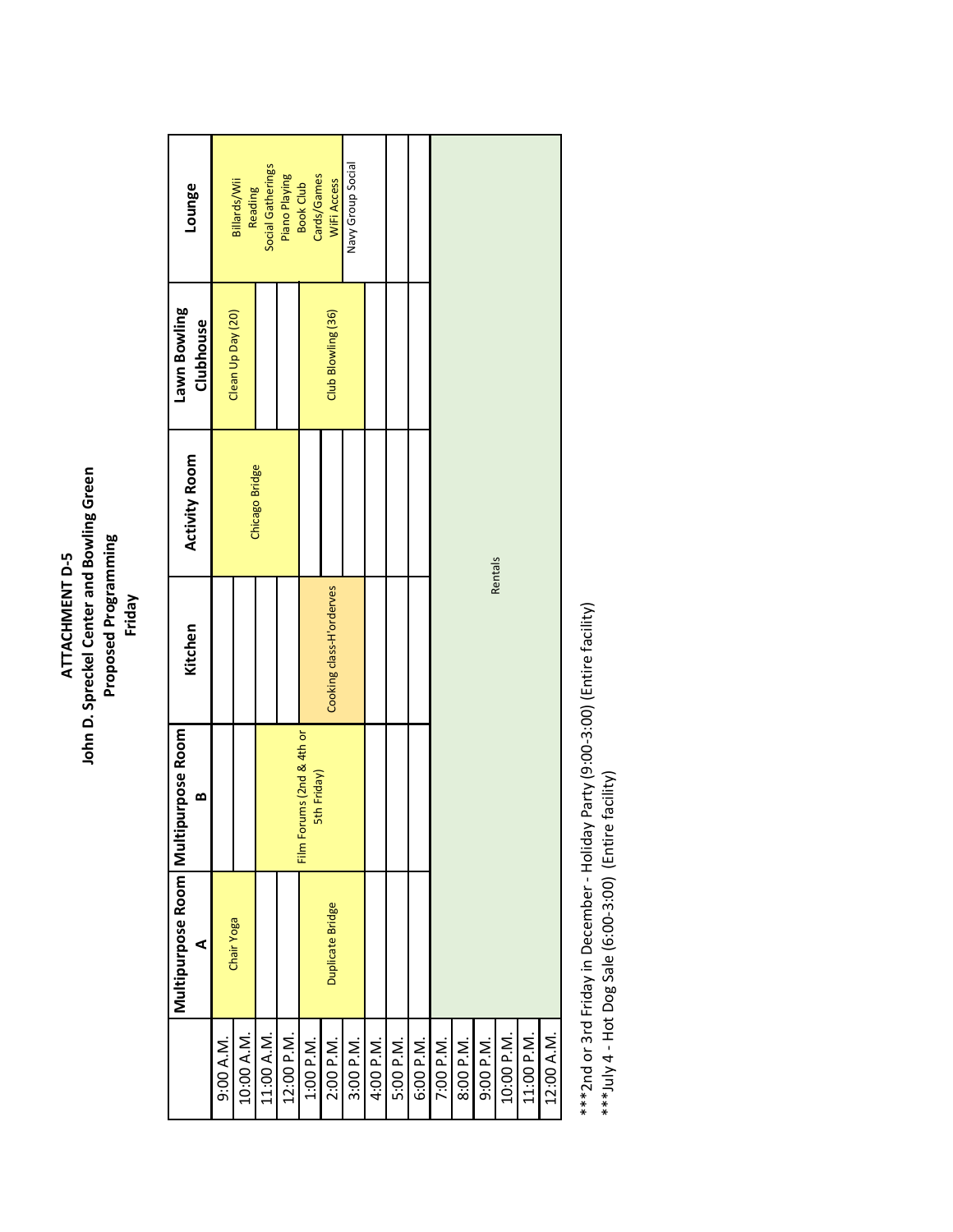# **John D. Spreckel Center and Bowling Green<br>Proposed Programming<br>Saturday John D. Spreckel Center and Bowling Green Proposed Programming** ATTACHMENT D-6 **ATTACHMENT D‐6**

| Pinochle<br>Rentals<br>Breakfast (7:30-Noon)<br>(3rd or 4th Sat)<br>(3rd or<br>AARP Safe Driving (8:30-1:00 (1st<br>and 2nd Sat in Feb, May, July, Nov)<br>HICAP (one Sat per month)<br>Breakfast (7:30-Noon)<br>4th Sat)<br>10:00 A.M.<br>11:00 A.M.<br>12:00 P.M.<br>11:00 P.M.<br>10:00 P.M.<br>1:00 P.M.<br>9:00 A.M.<br>2:00 P.M.<br>3:00 P.M.<br>4:00 P.M.<br>5:00 P.M.<br>6:00 P.M.<br>7:00 P.M.<br>9:00 P.M.<br>8:00 P.M. | Multipurpose Room   Multi<br>⋖ | purpose Room<br>∞ | Kitchen | <b>Activity Room</b> | Lawn Bowling<br>Clubhouse    | Lounge            |
|-----------------------------------------------------------------------------------------------------------------------------------------------------------------------------------------------------------------------------------------------------------------------------------------------------------------------------------------------------------------------------------------------------------------------------------|--------------------------------|-------------------|---------|----------------------|------------------------------|-------------------|
|                                                                                                                                                                                                                                                                                                                                                                                                                                   |                                |                   |         |                      |                              | Billards/Wii      |
|                                                                                                                                                                                                                                                                                                                                                                                                                                   |                                |                   |         |                      | Club Bowling                 | Reading           |
|                                                                                                                                                                                                                                                                                                                                                                                                                                   |                                |                   |         |                      |                              | Social Gatherings |
|                                                                                                                                                                                                                                                                                                                                                                                                                                   |                                |                   |         |                      |                              |                   |
|                                                                                                                                                                                                                                                                                                                                                                                                                                   |                                |                   |         |                      |                              |                   |
|                                                                                                                                                                                                                                                                                                                                                                                                                                   |                                |                   |         |                      |                              |                   |
|                                                                                                                                                                                                                                                                                                                                                                                                                                   |                                |                   |         |                      | Special Events<br>Tournament | Pool Tournament   |
|                                                                                                                                                                                                                                                                                                                                                                                                                                   |                                |                   |         |                      |                              |                   |
|                                                                                                                                                                                                                                                                                                                                                                                                                                   |                                |                   |         |                      |                              |                   |
|                                                                                                                                                                                                                                                                                                                                                                                                                                   |                                |                   |         |                      |                              |                   |
|                                                                                                                                                                                                                                                                                                                                                                                                                                   |                                |                   |         |                      |                              |                   |
|                                                                                                                                                                                                                                                                                                                                                                                                                                   |                                |                   |         |                      |                              |                   |
|                                                                                                                                                                                                                                                                                                                                                                                                                                   |                                |                   |         |                      |                              |                   |
|                                                                                                                                                                                                                                                                                                                                                                                                                                   |                                |                   |         |                      |                              |                   |
|                                                                                                                                                                                                                                                                                                                                                                                                                                   |                                |                   |         |                      |                              |                   |
| 12:00 A.M.                                                                                                                                                                                                                                                                                                                                                                                                                        |                                |                   |         |                      |                              |                   |

\*\*\*2 Saturdays a year - Follies Luncheon (11:00-4:00) (62-71) (Entire facility) \*\*\*2 Saturdays a year ‐ Follies Luncheon (11:00‐4:00) (62‐71) (Entire facility)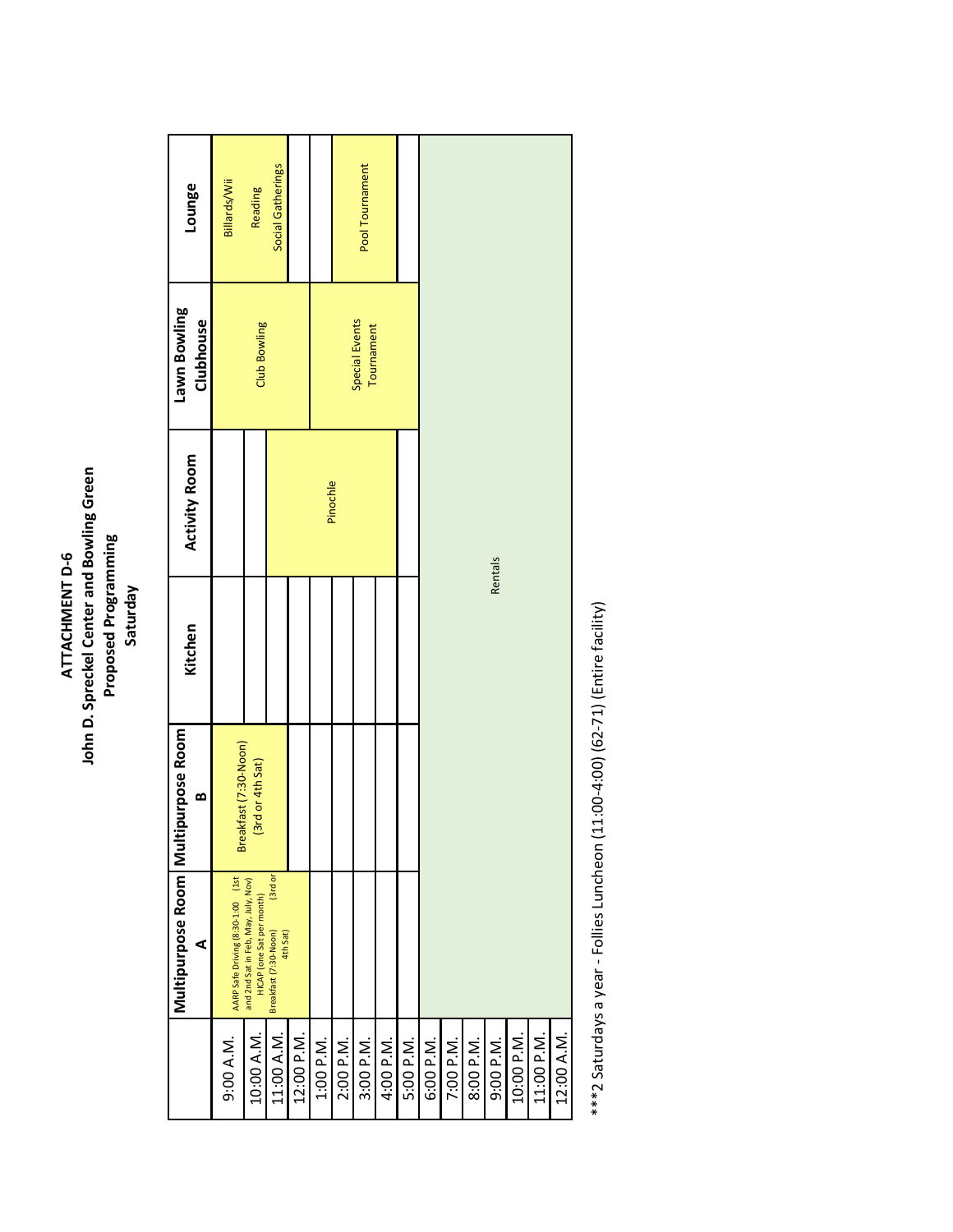# **John D. Spreckel Center and Bowling Green<br>Proposed Programming<br>Sunday John D. Spreckel Center and Bowling Green Proposed Programming** ATTACHMENT D-7 **ATTACHMENT D‐7**

| <b>Activity Room</b> |
|----------------------|
|                      |
|                      |
|                      |
|                      |
|                      |
|                      |
|                      |
|                      |

\*\*\*3rd Sunday - Summer Social (9:00-5:00) (175) (Entire facility) \*\*\*3rd Sunday ‐ Summer Social (9:00‐5:00) (175) (Entire facility)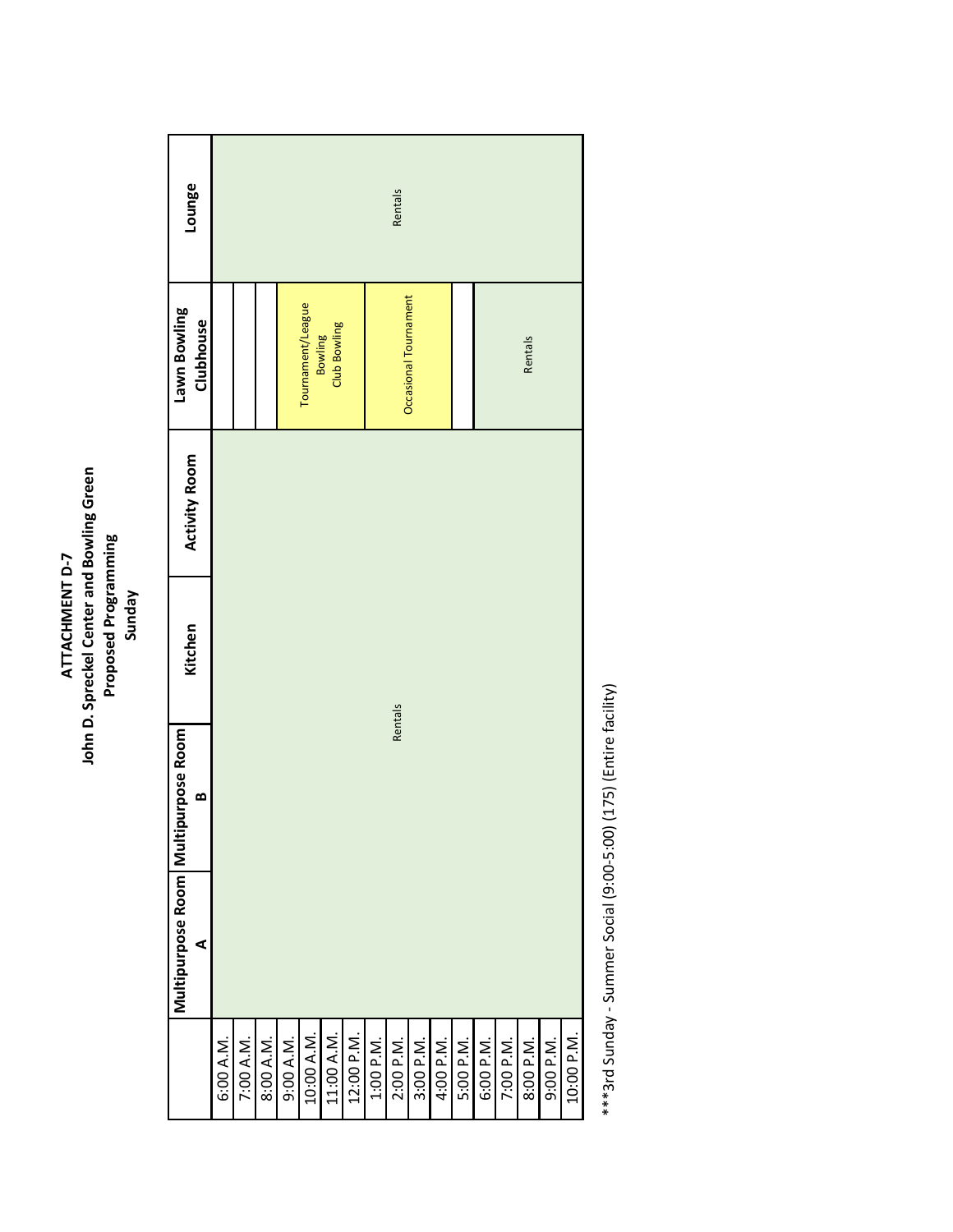### **ATTACHMENT E**

#### **POTENTIAL PROGRAMS AND ACTIVITIES**

| <b>Personal Enrichment</b> | <b>Arts Programs</b>    | <b>Social Activities</b> |
|----------------------------|-------------------------|--------------------------|
| Foreign Language           | <b>Flower Arranging</b> | <b>Armchair Travel</b>   |
| Cooking for One or Two     | Choral Group            | <b>Travel Club</b>       |
| Photography                | Ukulele                 | <b>Friday Potlucks</b>   |
| Genealogy                  | Cake Decorating         | <b>Dinner Dances</b>     |
| Social Media               | Oil Painting            | Day Trippers             |
| Photo Shop                 | Jewelry Making          | <b>Happy Hour Events</b> |
| Journaling                 | <b>Scrap Booking</b>    | <b>Monthly Breakfast</b> |

| <b>Fitness</b>      | <b>Social Connection</b> | <b>Lawn Bowling</b>     |
|---------------------|--------------------------|-------------------------|
| Ping Pong           | <b>Brain Games</b>       | <b>Twilight Bowling</b> |
| <b>Line Dancing</b> | <b>History Matters</b>   | Middle School Bowling   |
| Sit n Fit           | <b>Book Club</b>         | Club Bowling            |
| Tai Chi             | <b>Musical Memories</b>  | League Bowling          |

| <b>Games</b>                  | <b>Special Events</b>                | <b>Services and Resources</b>  |
|-------------------------------|--------------------------------------|--------------------------------|
| <b>Bunco</b>                  | <b>Summer Social</b>                 | Tax Preparation                |
| <b>Mexican Train Dominoes</b> | <b>Senior Prom</b>                   | <b>Blood Pressure Checks</b>   |
| Duplicate Bridge              | Craft Fair                           | <b>Legal Appointments</b>      |
| Mah Jong                      | <b>Bazaar Fundraiser</b>             | <b>AARP</b> Safe Driving       |
| Party Bridge                  | <b>Art Shows</b>                     | <b>Caregiver Support</b>       |
| Pinochle                      | <b>Follies Luncheon</b>              | <b>Transportation Services</b> |
| WII                           | <b>Holiday Party</b>                 | <b>Nutrition Counseling</b>    |
| Texas Hold-Em                 | 4 <sup>th</sup> of July Hot Dog Sale | Elder Law & Advocacy           |
| <b>Bridge Instruction</b>     | <b>Ping Pong Tournament</b>          | <b>Hearing Screening</b>       |

# **Community Service and Volunteer Opportunities**

Volunteer Drivers for Senior Transportation Program

Across Generations Mentoring: resume writing/reading/career planning

Across Generations, Teens to Seniors: tech help/social media

Volunteers for Home Checks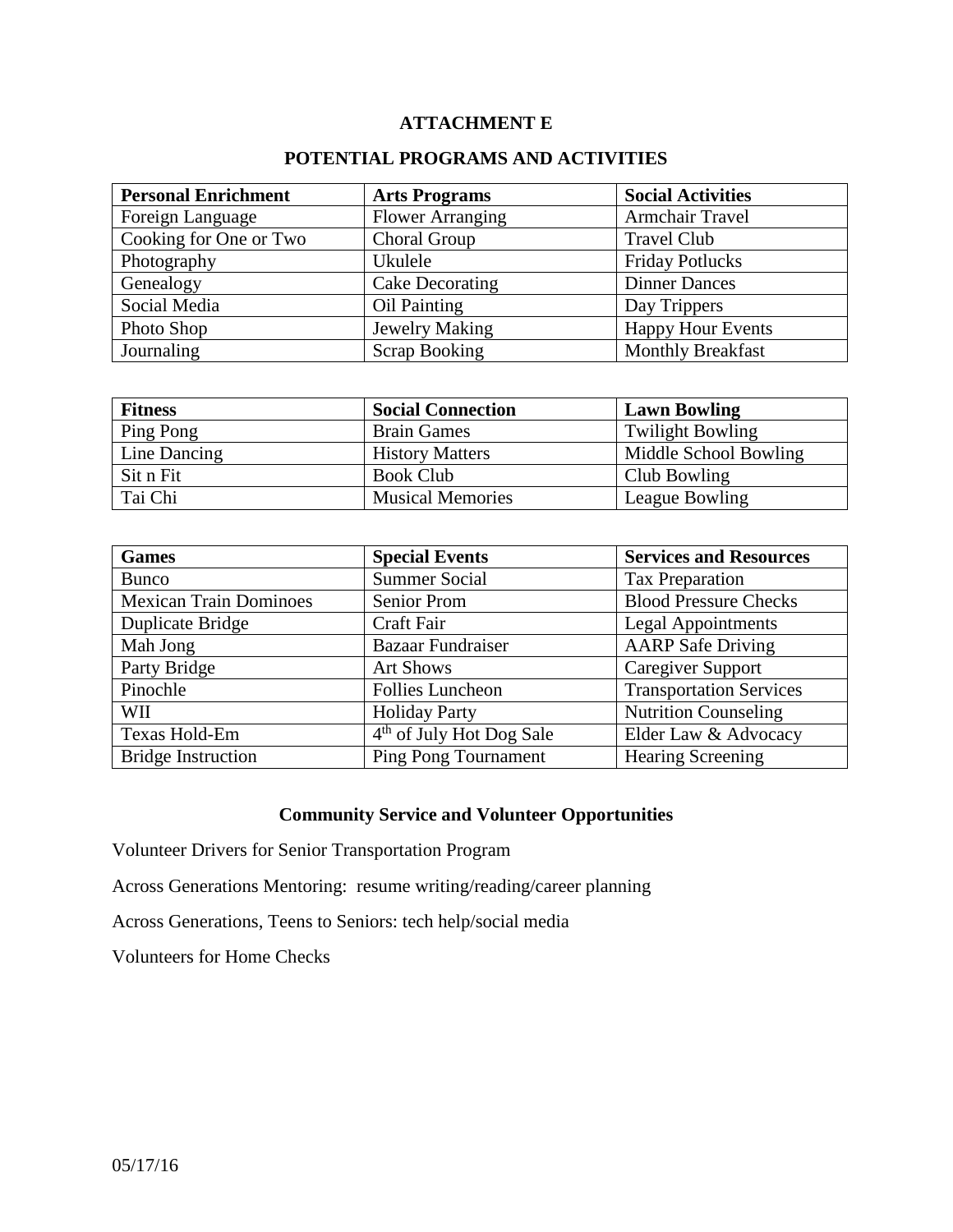# **ATTACHMENT F**

## **OPERATING BUDGET (FIRST YEAR)**

| <b>Expenditures</b>                         | <b>Full Year</b> | 9 Months |
|---------------------------------------------|------------------|----------|
| <b>Salaries</b>                             | 234,000          | 175,500  |
| <b>Custodial Services</b>                   | 21,000           | 15,750   |
| Maintenance/Repairs                         | 10,000           | 7,500    |
| Utilities (Electric, Gas, Water)            | 25,000           | 18,750   |
| Communications (Telephone/Computer Service) | 12,000           | 9,000    |
| <b>Office Supplies</b>                      | 3,000            | 2,250    |
| Printing/Paper/Publicity                    | 2,000            | 1,500    |
| Miscellaneous                               | 2,000            | 1,500    |
| <b>Program Supplies</b>                     | 14,000           | 10,500   |
| <b>Total Expenditures</b>                   | 323,000          | 242,250  |

| <b>Income</b>           | <b>FY 16/17</b> | <b>FY 17/18</b> | <b>FY 18/19</b> | <b>FY 19/20</b> |
|-------------------------|-----------------|-----------------|-----------------|-----------------|
| <b>Facility Rentals</b> | 15,000          | 60,000          | 120,000         | 150,000         |
| Programs                | 5,000           | 12,000          | 19,000          | 23,000          |
| <b>SANDAG Grants</b>    | 48,000          | 40,000          | 48,000          | 48,000          |
| Total                   | 68,000          | 112,000         | 187,000         | 221,000         |

## **SENIOR ASSOCIATION GRANT REDUCTION SCHEDULE**

|                           | <b>FY 16/17</b> | <b>FY 17/18</b> | <b>FY 18/19</b> | <b>FY 19/20</b> |
|---------------------------|-----------------|-----------------|-----------------|-----------------|
| <b>Community Grant</b>    | 34,200          | 34,200          | 34,200          | 34,200          |
| <b>Reduction in Grant</b> |                 | 11,400          | 22,800          | 34,200          |
| Net Grant                 | 34,200          | 22,800          | 11,400          |                 |

#### **PROJECTED CITY SUPPORT (4 YEARS)**

|                            | <b>FY 16/17</b> | <b>FY 17/18</b> | <b>FY 18/19</b> | <b>FY19/20</b> |
|----------------------------|-----------------|-----------------|-----------------|----------------|
| Projected Revenue          | 68,000          | 112,000         | 187,000         | 221,000        |
| Projected Expense          | 242,250         | 333,000         | 343,000         | 354,000        |
| <b>Support Required</b>    | (174, 250)      | (221,000)       | (156,000)       | (133,000)      |
| Applied Sr. Assoc. Grant   |                 | 11,400          | 22,800          | 34,200         |
| Net effect of City Support | (174, 250)      | (209, 600)      | (133,200)       | (98, 800)      |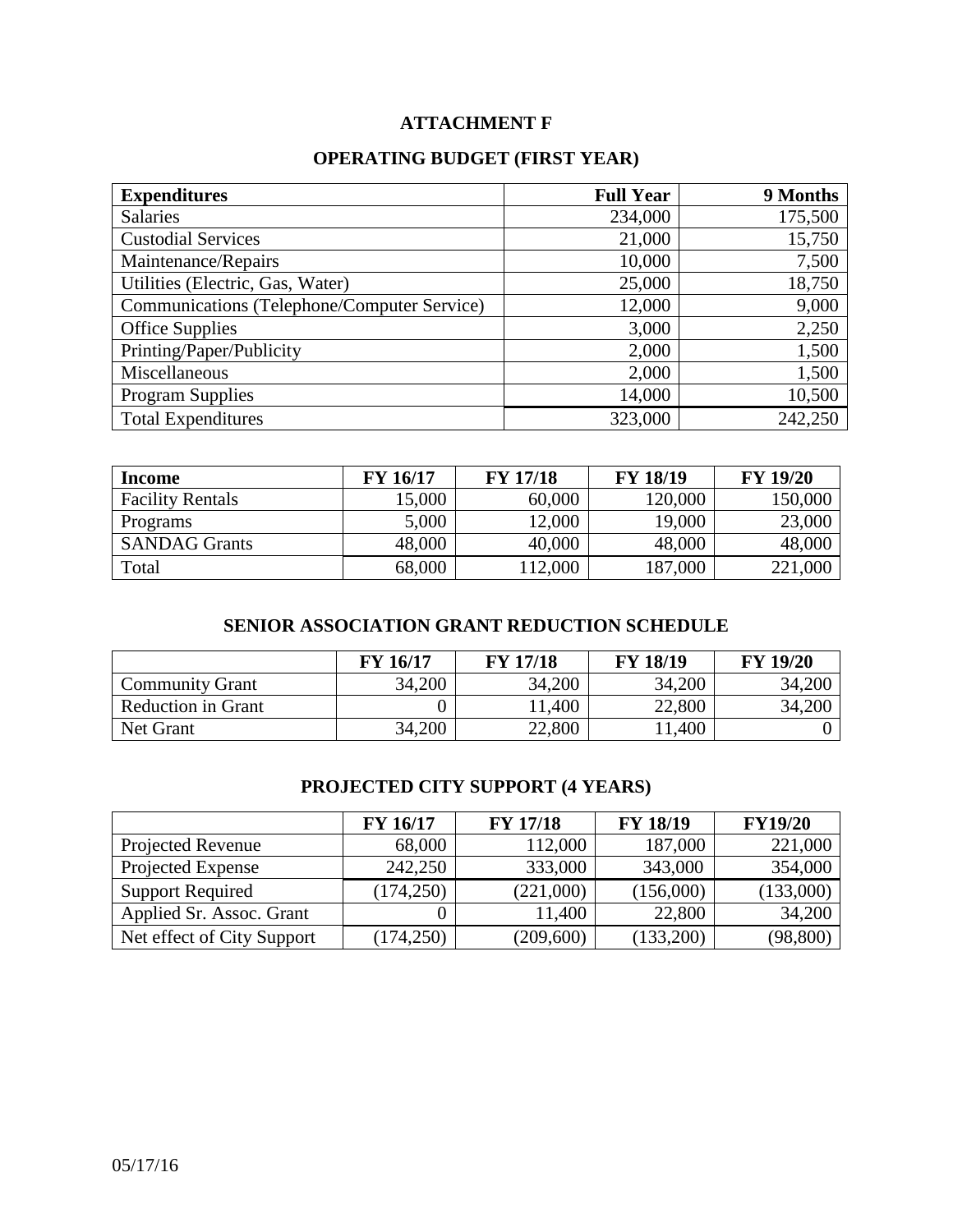### **ATTACHMENT G**

### **ROLES AND RESPONSIBILITIES**

#### **City Responsibilities**

- Daily and long-term management of the Center
- Operation Policies and Procedures
- City Personnel and Staffing Requirements
- Center Maintenance
- **Janitorial/Custodial Contracts**
- Center Budgets
- Utilities
- Room Rental Staffing (setup and breakdown)
- Special Events (City planned)
- Recreational and Educational Classes (SCAC input)
- Special Interest Activities (SCAC input)
- Master Calendar and Scheduling
- Remodeling/Construction/Alterations
- Furniture and Fixtures
- Transportation programs (SCAC input)
- Donor Data Base and Recognition Donations made to the Center, through the City, will be recognized through the City's Donor Wall recognition program
- Recreation and Educational Classes (SCAC input)
- Case management counseling
- Free or Low Cost Programs Mental Health, Blood Pressure, Visual Aid Screening, Tax Assistance, Legal Assistance, Information and Referral Service, Support Groups, Computer Club, etc.
- Grants
- Marketing Material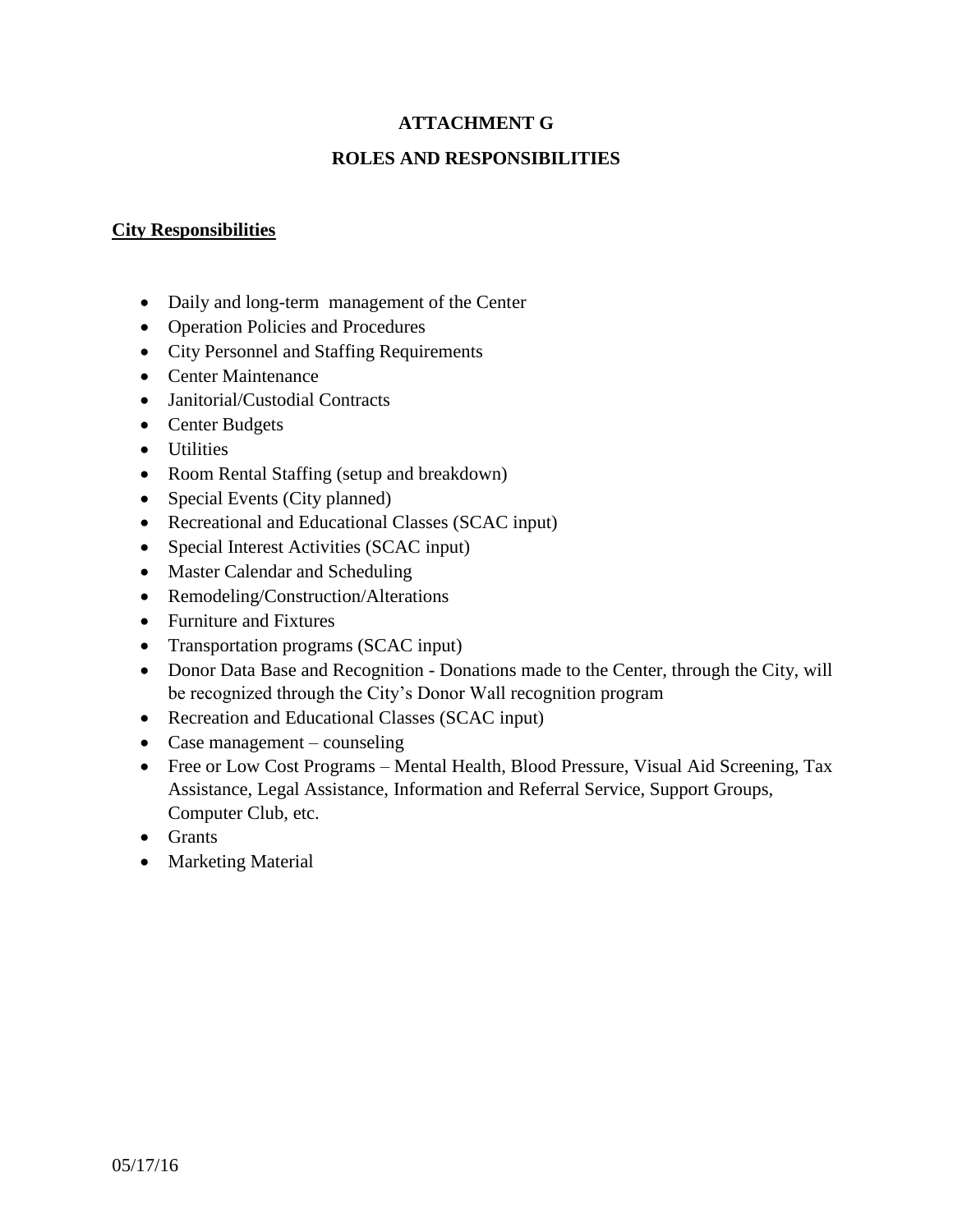### **ATTACHMENT G (cont'd)**

#### **ROLES AND RESPONSIBILITIES, CONTINUED**

#### **Senior Association Responsibilities**

Assist the Center in providing services and programs that are affordable by offsetting some of the costs for programs. Assist in providing meaningful opportunities for seniors through volunteer service. Providing volunteers to work at the Center.

- Board of Directors
	- Committees and meeting (input from City Staff)
- Membership Drives (input from City Staff)
- Corporate SOP (input from City Staff)
- Use of the John D. Spreckels Center and Bowling Green Name and Logo (input and approval from the City)
- Association Fundraising
- Annual Drives
- Special Events (SCAC input and consensus) i.e., Pancake Breakfast, General Membership Meeting, Christmas Party, or other Fundraising Event as scheduled.
- Clubs (Input from City Staff)
- Association Management and Finances
- Cooperative Applications (Equal Responsibility)
- Senior Association Volunteers (Recruitment, Assignment, and Training)
- Direct Mailers

#### **Joint Responsibility**

- Newsletter/emailer
- Editor (co-editor)
- Layout Controlled by Staff
- $\bullet$  Advertising (proceeds fund cost)
- Postage/Printing